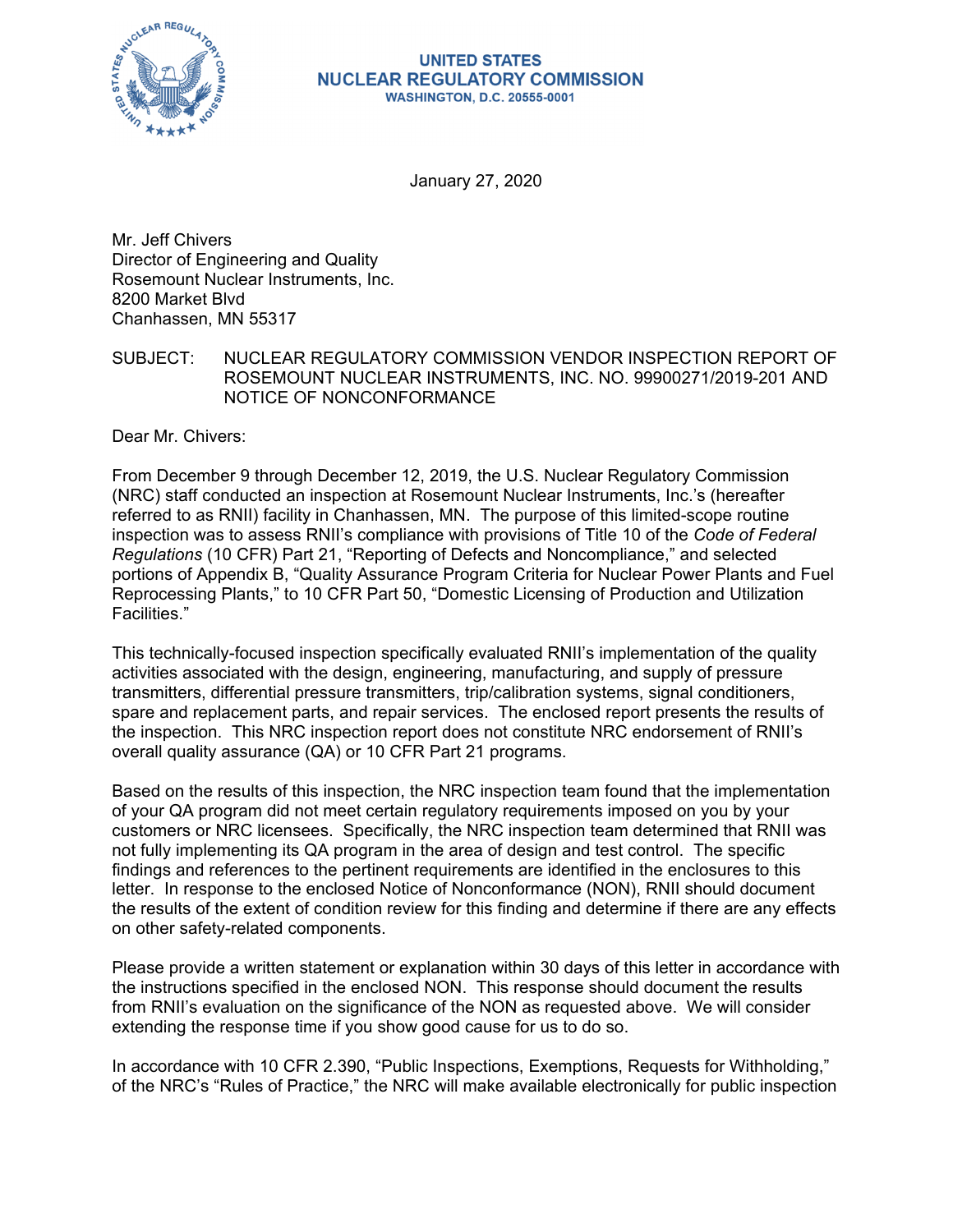a copy of this letter, its enclosure, and your response through the NRC Public Document Room or from the NRC's Agencywide Documents Access and Management System, which is accessible at http://www.nrc.gov/reading-rm/adams.html. To the extent possible, your response (and if applicable), should not include any personal privacy, proprietary, or Safeguards Information (SGI) so that it can be made available to the public without redaction. If personal privacy or proprietary information is necessary to provide an acceptable response, please provide a bracketed copy of your response that identifies the information that should be protected and a redacted copy of your response that deletes such information. If you request that such material be withheld from public disclosure, you must specifically identify the portions of your response that you seek to have withheld and provide in detail the bases for your claim (e.g., explain why the disclosure of information would create an unwarranted invasion of personal privacy or provide the information required by 10 CFR 2.390(b) to support a request for withholding confidential commercial or financial information). If SGI is necessary to provide an acceptable response, please provide the level of protection described in 10 CFR 73.21, "Protection of Safeguards Information: Performance Requirements."

Sincerely,

Kerri A. Kavanagh, Chief */RA/*  Quality Assurance and Vendor Inspection Branch Division of Reactor Oversight Office of Nuclear Reactor Regulation

Docket No.: 99900271

EPID No.: I-2019-201-0069

Enclosures:

- 1. Notice of Nonconformance
- 2. Inspection Report No. 99900271/2019-201 and Attachment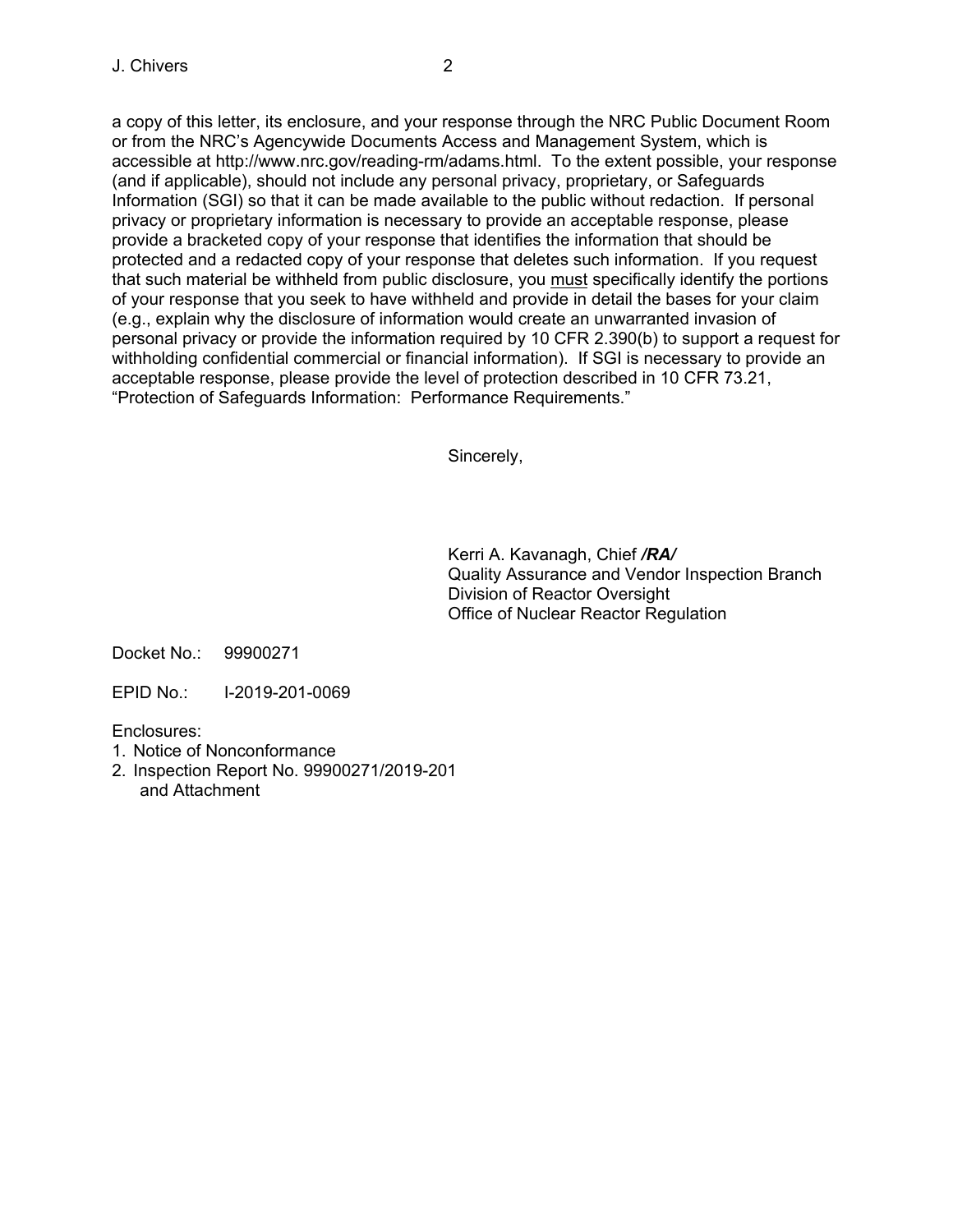### SUBJECT: NUCLEAR REGULATORY COMMISSION VENDOR INSPECTION REPOT OF ROSEMOUNT NUCLEAR INSTRUMENTS, INC. NO. 99900271/2019-201 AND NOTICE OF NONCONFORMANCE Dated: January 27, 2020

DISTRIBUTION: **CMiller** RFelts MYoung ASakadales ConE\_Resource Jeff.Chivers@Emerson.com NRR\_DRO\_IQVB Distribution

| <b>ADAMS Accession No.: ML20024G416</b> | <b>NRR-106</b> |              |              |
|-----------------------------------------|----------------|--------------|--------------|
| <b>OFFICE</b>                           | NRR/DRO/IQVB   | NRR/DRO/IQVB | NRR/DRO/IQVB |
| <b>NAME</b>                             | <b>DPark</b>   | PNatividad*  | NSavwoir*    |
| <b>DATE</b>                             | 01/21/2020     | 01/21/2020   | 01/23/2020   |
| <b>OFFICE</b>                           | NRR/DRO/IRAB   | NRR/DRO/IQVB |              |
| <b>NAME</b>                             | BHughes*       | KKavanagh    |              |
| <b>DATE</b>                             | 01/27/2020     | 01/27/2020   |              |

**OFFICIAL RECORD COPY**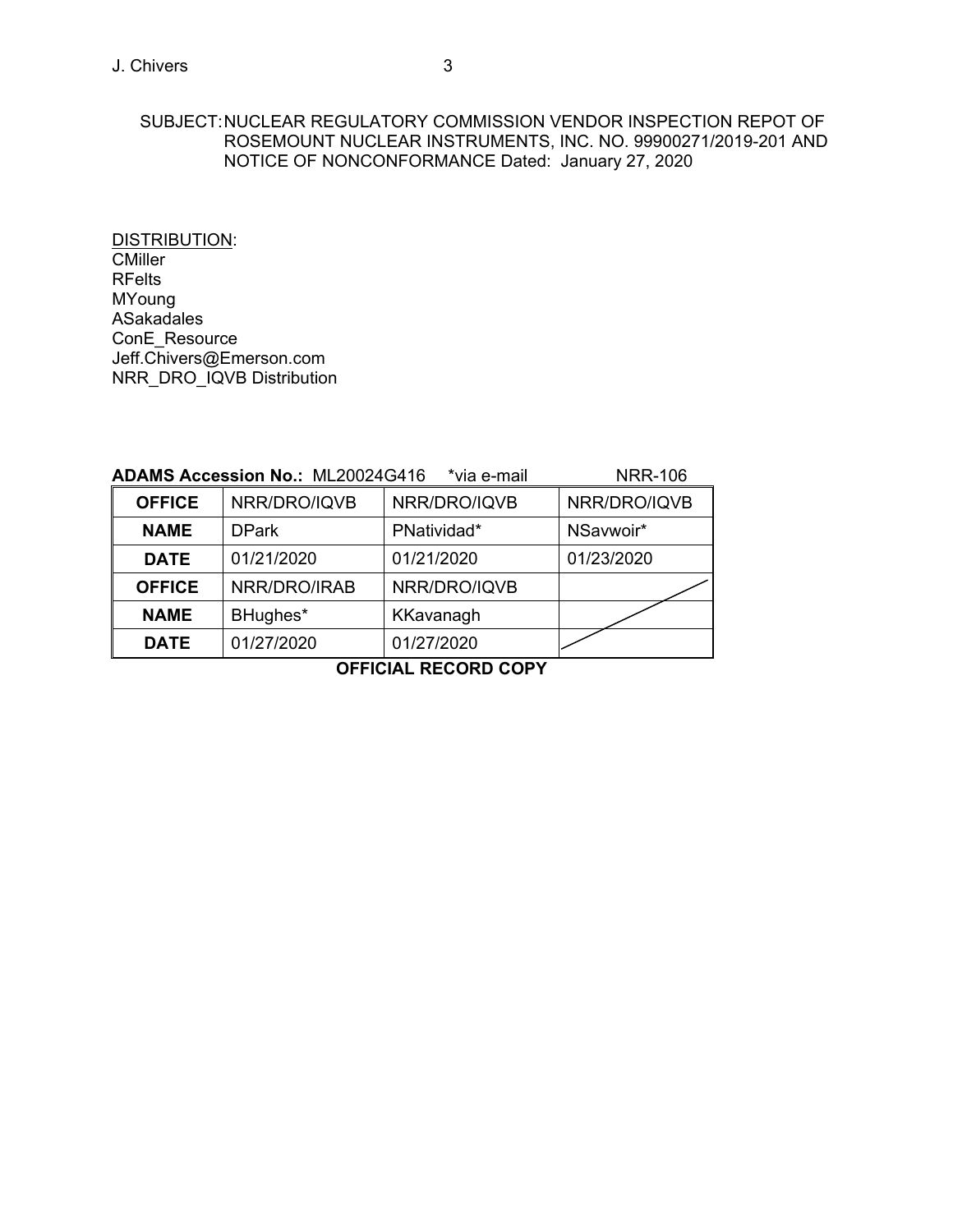## **NOTICE OF NONCONFORMANCE**

Rosemount Nuclear Instruments, Inc. Docket No. 99900271 Chanhassen, MN 55317

Report No. 2019-201

Based on the results of a U.S. Nuclear Regulatory Commission (NRC) inspection conducted at the Rosemount Nuclear Instruments, Inc.'s (hereafter referred to as RNII) facility in Chanhassen, MN, from December 9, 2019 through December 12, 2019, RNII did not conduct certain activities in accordance with NRC requirements that were contractually imposed upon RNII by its customers or NRC licensees:

1. Criterion III, "Design Control," of Appendix B, "Quality Assurance Criteria for Nuclear Power Plants and Fuel Reprocessing Plants," to Title 10 of the *Code of Federal Regulations* (10 CFR) Part 50, "Domestic Licensing of Production and Utilization Facilities," states, in part, that "design control measures shall provide for verifying or checking the adequacy of design…by the performance of a suitable testing program."

Criterion XI, "Test Control," of Appendix B to 10 CFR Part 50 states, in part, that "the test is performed under suitable environmental conditions. Test results shall be documented and evaluated to assure that test requirements have been satisfied."

Contrary to the above, as of December 12, 2019, RNII failed to verify or check the adequacy of design by the performance of a suitable testing program and that the test was performed under suitable environmental conditions. Specifically, due to the way the 3159 nuclear qualified remote diaphragm seal and detector assemblies were mounted in the radiation chamber and the way that the associated radiation dose was measured, the test samples may have received significantly less radiation dose than what was called for in the test plan and captured in the analysis. Furthermore, portions of the test sample were shielded in the radiation chamber, and the thermoluminescent dosimeters used to measure the field were placed primarily on the test sample closest to the test source, resulting in a nonconservative dose delivered to the test sample. These two factors resulted in the test sample receiving less radiation dose than what was called for in the test plan and captured in the analysis performed to establish the accuracy specifications for the remote seal system.

This issue has been identified as Nonconformance 99900271/2019-201-01.

Please provide a written statement or explanation to the U.S. Nuclear Regulatory Commission, ATTN: Document Control Desk, Washington, DC 20555-0001, with a copy to the Chief, Quality Assurance and Vendor Inspection Branch, Division of Reactor Oversight, Office of Nuclear Reactor Regulation, within 30 days of the date of the letter transmitting this Notice of Nonconformance. This reply should be clearly marked as a "Reply to a Notice of Nonconformance" and should include for each noncompliance: (1) the reason for the noncompliance or, if contested, the basis for disputing the noncompliance; (2) the corrective steps that have been and the results achieved; (3) the corrective steps that will be to avoid further noncompliance; and (4) the date when the corrective action will be completed. Where good cause is shown, the NRC will consider extending the response time.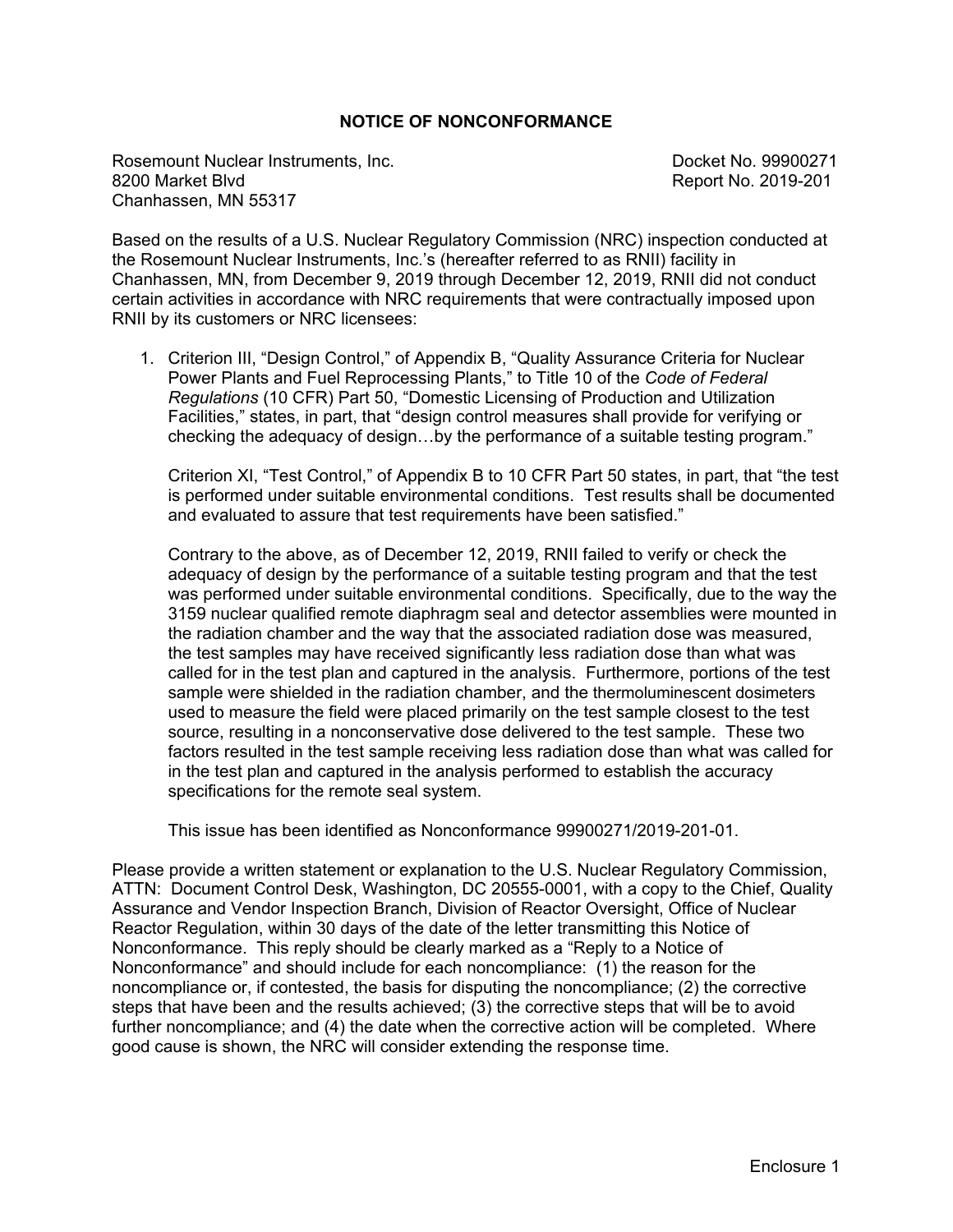In accordance with 10 CFR 2.390, "Public inspections, exemptions, requests for withholding," of the NRC's "Rules of Practice," a copy of this letter, its enclosure(s), and your response will be made available electronically for public inspection in the NRC's Public Document Room or from the NRC's Agencywide Documents Access and Management System, which is accessible from the NRC Web site at http://www.nrc.gov/reading-rm/adams.html. To the extent possible, your response should not include any personal privacy, proprietary, or Safeguards Information (SGI) so that the NRC can make it available to the public without redaction. If personal privacy or proprietary information is necessary to provide an acceptable response, then please provide a bracketed copy of your response that identifies the information that should be protected and a redacted copy of your response that deletes such information. If you request that such material be withheld, you must specifically identify the portions of your response that you seek to have withheld and provide in detail the bases for your claim of withholding (e.g., explain why the disclosure of information would create an unwarranted invasion of personal privacy or provide the information required by 10 CFR 2.390(b) to support a request for withholding confidential commercial or financial information). If SGI is necessary to provide an acceptable response, please provide the level of protection described in 10 CFR 73.21, "Protection of Safeguards Information: Performance Requirements."

Dated this 27th day of January 2020.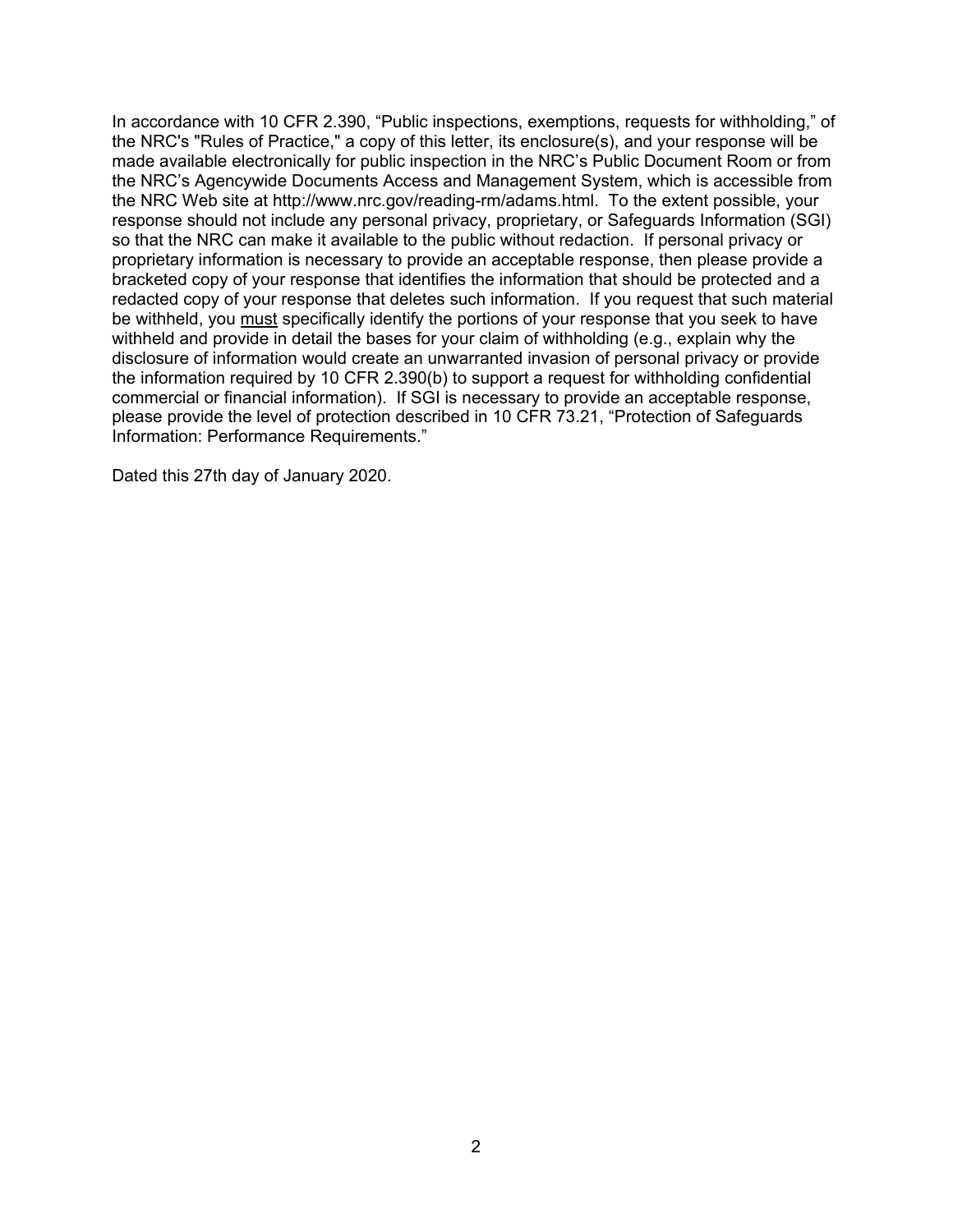#### **U.S. NUCLEAR REGULATORY COMMISSION OFFICE OF NUCLEAR REACTOR REGULATION DIVISION OF REACTOR OVERSIGHT VENDOR INSPECTION REPORT**

| Docket No.:                       | 99900271                                                                                                                                                                                                                                                                                                                                                    |                                                              |                    |
|-----------------------------------|-------------------------------------------------------------------------------------------------------------------------------------------------------------------------------------------------------------------------------------------------------------------------------------------------------------------------------------------------------------|--------------------------------------------------------------|--------------------|
| Report No.:                       | 99900271/2019-201                                                                                                                                                                                                                                                                                                                                           |                                                              |                    |
| Vendor:                           | Rosemount Nuclear Instruments, Inc.<br>8200 Market Blvd<br>Chanhassen, MN 55317                                                                                                                                                                                                                                                                             |                                                              |                    |
| Vendor Contact:                   | Mr. Jeff Chivers<br>Director of Engineering and Quality<br>Email: Jeff.Chivers@emerson.com<br>Office: (952) 949-5377                                                                                                                                                                                                                                        |                                                              |                    |
| <b>Nuclear Industry Activity:</b> | Rosemount Nuclear Instruments, Inc.'s scope of supply for the<br>nuclear power plants (operating and under construction) includes<br>design, engineering, manufacturing, and supply of pressure<br>transmitters, differential pressure transmitters, trip/calibration<br>systems, signal conditioners, spare and replacement parts, and<br>repair services. |                                                              |                    |
| <b>Inspection Dates:</b>          | December 9 - 12, 2019                                                                                                                                                                                                                                                                                                                                       |                                                              |                    |
| Inspectors:                       | Jeffrey Jacobson<br>Nicholas Savwoir<br><b>Phil Natividad</b><br>Dong Park                                                                                                                                                                                                                                                                                  | NRR/DRO/IQVB<br>NRR/DRO/IQVB<br>NRR/DRO/IQVB<br>NRR/DRO/IQVB | <b>Team Leader</b> |
| Approved by:                      | Kerri A. Kavanagh, Chief<br>Quality Assurance and Vendor Inspection Branch<br>Division of Reactor Oversight<br>Office of Nuclear Reactor Regulation                                                                                                                                                                                                         |                                                              |                    |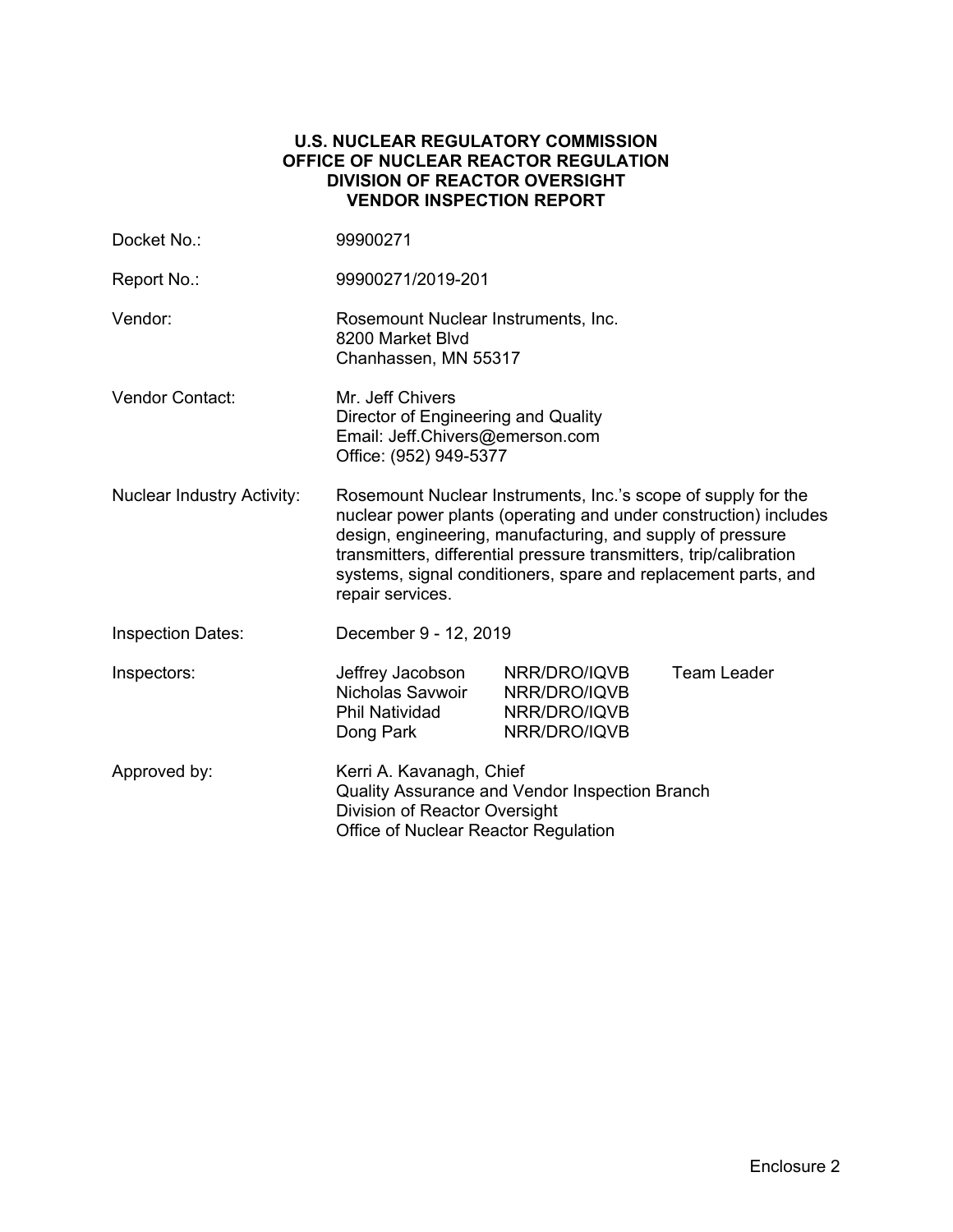## **EXECUTIVE SUMMARY**

#### Rosemount Nuclear Instruments, Inc. 99900271/2019-201

The U.S. Nuclear Regulatory Commission (NRC) staff conducted a routine vendor inspection at the Rosemount Nuclear Instruments, Inc.'s (hereafter referred to as RNII) facility in Chanhassen, MN, to verify that it had implemented an adequate quality assurance (QA) program that complies with the requirements of Appendix B, "Quality Assurance Criteria for Nuclear Power Plants and Fuel Reprocessing Plants," to Title 10 of the *Code of Federal Regulations* (10 CFR) Part 50, "Domestic Licensing of Production and Utilization Facilities," and 10 CFR Part 21, "Reporting of Defects and Noncompliance." This NRC inspection team also evaluated RNII's corrective actions in relation to the findings identified in NRC inspection reports 99900271/2012-201 and 99900271/2013-201. Some of the specific activities observed by the NRC inspection team included the receipt inspection process in support of the commercial grade dedication of the 3150 pressure transmitter product lines. The NRC inspection team conducted the inspection on December 9 - 12, 2019. This was the third NRC inspection at RNII's facility in Chanhassen, MN.

This technically-focused inspection specifically evaluated RNII's implementation of quality activities associated with the design, engineering, manufacturing and supply of pressure transmitters, differential pressure transmitters, trip/calibration systems, signal conditioners, spare and replacement parts, and repair services.

The following regulations served as the bases for this NRC inspection:

- Appendix B to 10 CFR Part 50
- 10 CFR Part 21

During this inspection, the NRC inspection team implemented Inspection Procedure (IP) 43002, "Routine Inspections of Nuclear Vendors," dated January 27, 2017, IP 43004, "Inspection of Commercial-Grade Dedication Programs," dated January 27, 2017, and IP36100, "Inspection of 10 CFR Part 21 and Programs for Reporting Defects and Noncompliance," dated May 16, 2019.

With the exception of the nonconformance described below, the NRC inspection team concluded that RNII's QA policies and procedures comply with the applicable requirements of Appendix B to 10 CFR Part 50 and 10 CFR Part 21, and that RNII's personnel are implementing these policies and procedures effectively. The results of this inspection are summarized below.

## 10 CFR Part 21 Program

The NRC inspection team reviewed RNII's policies and implementing procedures that govern the implementation of its 10 CFR Part 21 program to verify compliance with 10 CFR Part 21. The NRC inspection team: (1) reviewed the 10 CFR Part 21 postings; (2) reviewed a sample of purchase orders (POs); and (3) verified that RNII's corrective action program provides a link to the 10 CFR Part 21 program. No findings of significance were identified.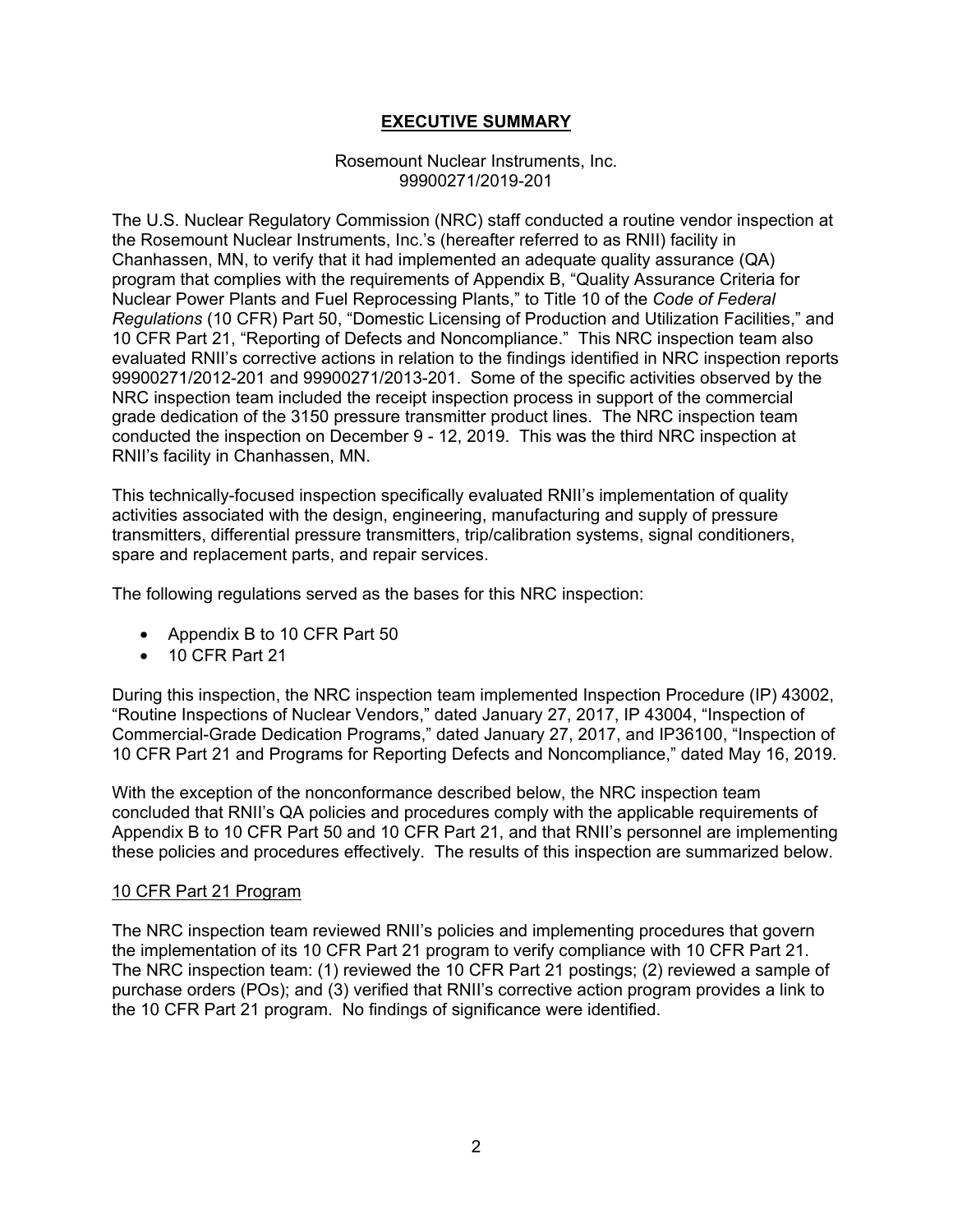## Design Control

The NRC inspection team reviewed RNII's policies and procedures that govern the implementation of its design control program to verify compliance with the requirements of Criterion III, "Design Control" of Appendix B to 10 CFR Part 50. The NRC inspection team reviewed RNII's 3150 series pressure transmitter qualification reports that support multiple levels of environmental qualification (EQ). The NRC inspection team verified that adequate controls are in place to ensure EQ production and replacement parts are similar in form, fit, and function to those originally tested and qualified. The NRC inspection team identified one nonconformance associated with RNII's implementation of its design control program.

Nonconformance 99900271/2019-201-01 was issued for RNII's failure to verify or check the adequacy of design by the performance of a suitable testing program and that the test was performed under suitable environmental conditions. Due to the way the 3159 nuclear qualified remote diaphragm seal and detector assemblies were mounted in the radiation chamber and the way that the associated radiation dose was measured, the test samples may have received significantly less radiation dose than what was called for in the test plan and captured in the analysis. RNII entered this issue into their corrective action program under Corrective and Preventive Action (CAPA) No. 004435.

#### Commercial-Grade Dedication

The NRC inspection team reviewed RNII's policies and implementing procedures that govern the implementation of its commercial-grade dedication (CGD) program to verify compliance with the requirements of Criterion III and Criterion VII, "Control of Purchased Material, Equipment, and Services," of Appendix B to 10 CFR Part 50. The NRC inspection team reviewed a sample of CGD packages to verify that the process was being adequately implemented. The NRC inspection team also reviewed a sample of commercial-grade surveys and verified they contained the objective evidence necessary to demonstrate adequate control of the critical characteristics.

The NRC inspection team identified one minor issue related to traceability of commercial-grade items. Specifically, RNII conducted material critical characteristic verification through a commercial-grade survey of the manufacturer; however, the O-rings are procured through a distributor and material control at the distributor was not addressed. RNII's CGD method did not identify the verification of the distributor's process for correct handling of the supplied items as a critical characteristic. RNII initiated nonconformance No. 008722 to address this issue.

## Oversight of Contracted Activities

The NRC inspection team reviewed RNII's policies and implementing procedures that govern the implementation of its supplier oversight program to verify compliance with the requirements of Criterion VII and Criterion XVIII, "Audits," of Appendix B to 10 CFR Part 50. The NRC inspection team verified a sample of POs and external audits that identified the audit scope and applicable checklist criteria before the initiation of the audit activity. No findings of significance were identified.

## Manufacturing Control / Control of Special Processes

The NRC inspection team reviewed RNII's policies and implementing procedures that govern the special processes program to verify compliance with the regulatory requirements of Criterion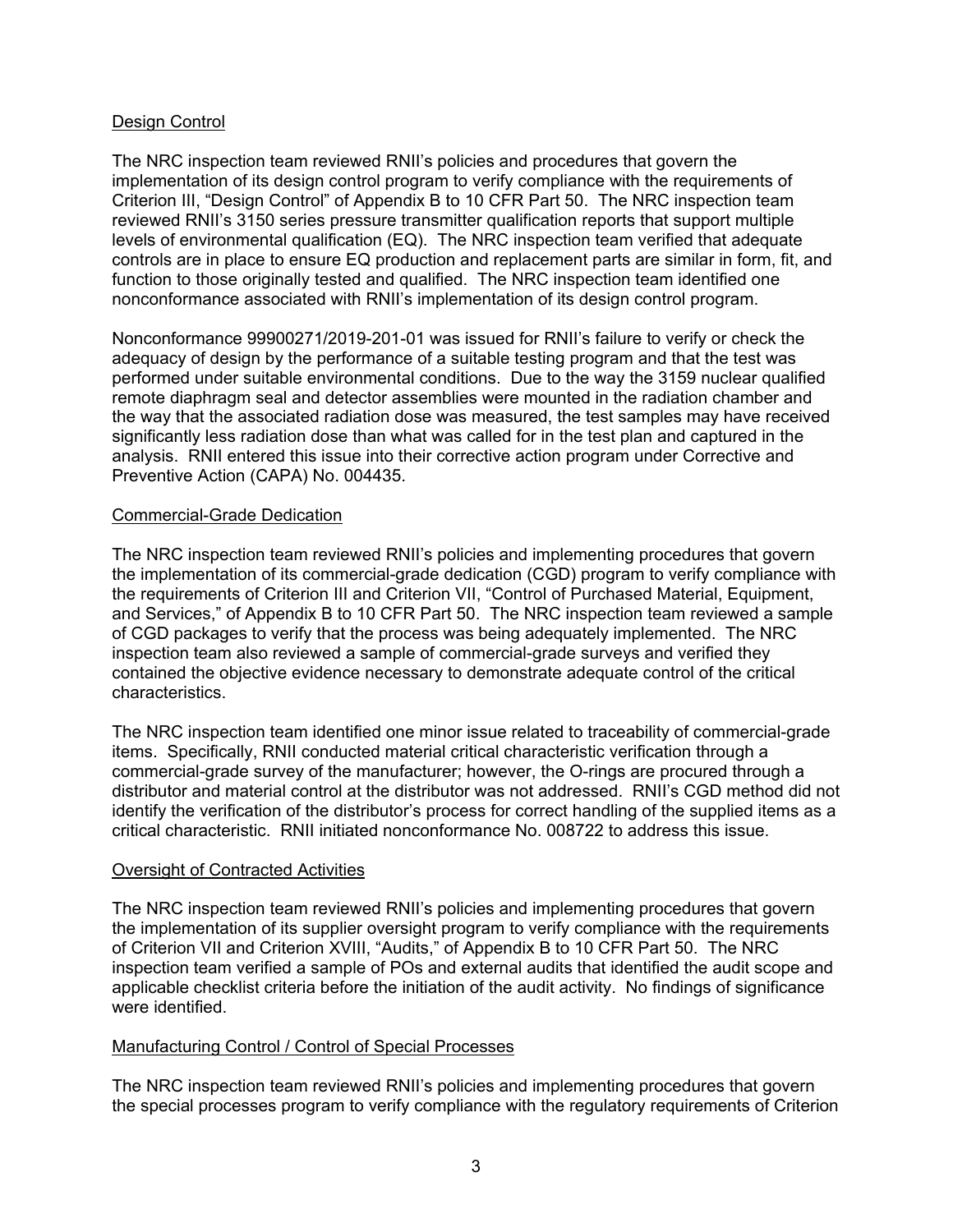IX, "Control of Special Processes," of Appendix B to 10 CFR Part 50. The NRC inspection team observed soldering and in-process inspection of circuit boards, maintenance records, and training and qualification records. The NRC inspection team also observed the pressure transmitter lower module time response testing as a manufacturing/assembly step and the silicone fill fluid acceptance criteria testing. No findings of significance were identified.

#### Nonconforming Material, Parts, or Components and Corrective Action

The NRC inspection team reviewed the policies and procedures that govern the implementation of RNII's nonconformance program to verify compliance with the regulatory requirements in Criterion XV, "Nonconforming Materials, Parts or Components" and Criterion XVI, "Corrective Actions," of Appendix B to 10 CFR Part 50. The NRC inspection team reviewed RNII identified discrepancy reports (DRs) and a sample of CAPAs. The NRC inspection team also reviewed RNII's actions associated with its response to a Notice of Nonconformance (NON) contained in NRC Inspection Report 99900271/2012-201 and 99900271/2013-201. The NRC inspection team verified that RNII had taken adequate corrective actions to NONs 99900271/2012-201-03 and 99900271/2013-201-01. These two NONs are now considered closed. No findings of significance were identified.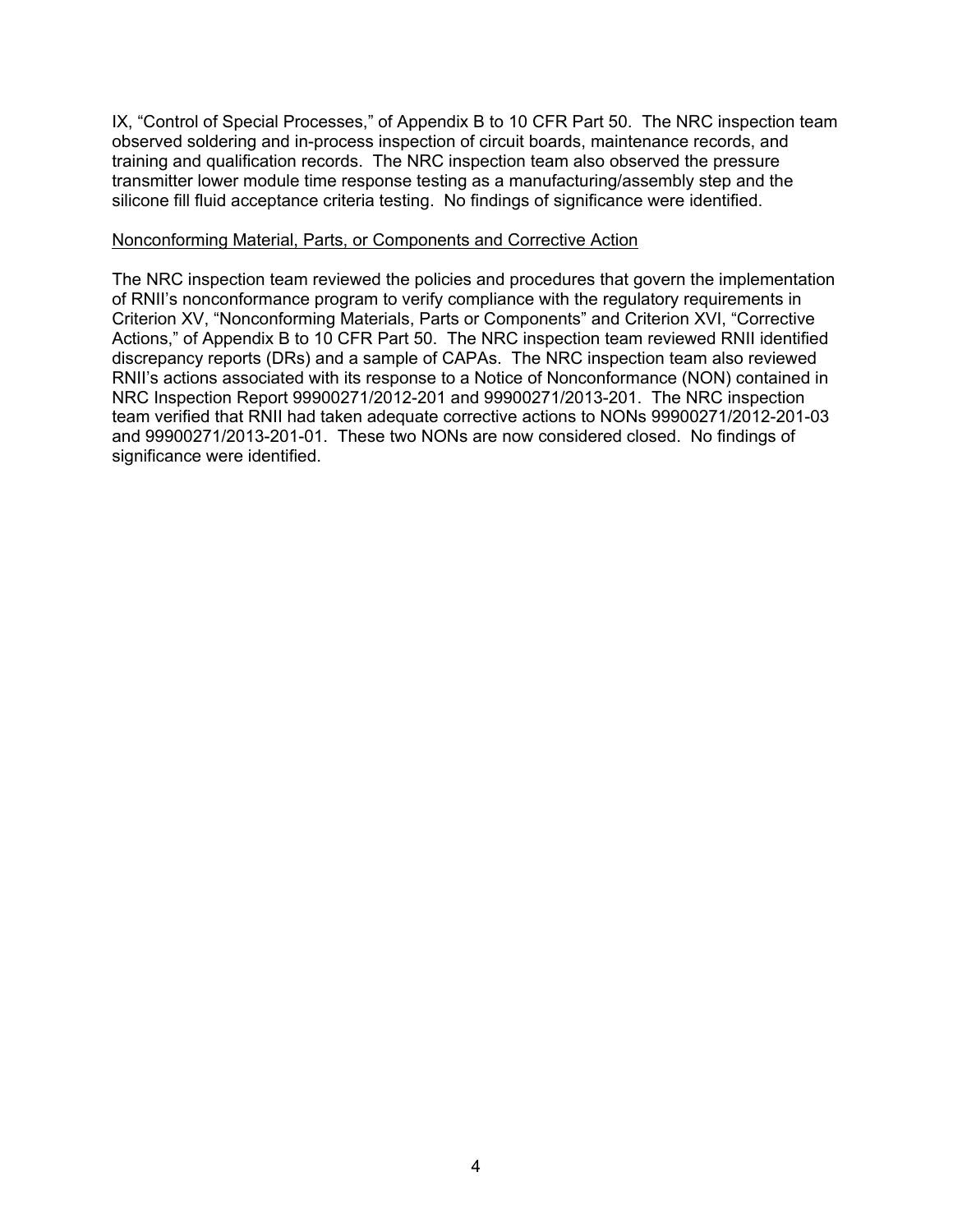## **REPORT DETAILS**

#### 1. 10 CFR Part 21 Program

#### a. Inspection Scope

The NRC inspection team reviewed Rosemount Nuclear Instruments, Inc.'s (hereafter referred to as RNII) policies and implementing procedures that govern the implementation of its Title 10 of the *Code of Federal Regulations* (10 CFR) Part 21, "Reporting of Defects and Noncompliance," program to verify compliance with the regulatory requirements. In addition, the NRC inspection team evaluated the 10 CFR Part 21 postings and a sample of RNII's purchase orders (POs) for compliance with the requirements of 10 CFR 21.21, "Notification of failure to comply or existence of a defect and its evaluation," and 10 CFR 21.31, "Procurement documents." The NRC inspection team also verified that RNII's nonconformance and corrective action procedures provide a link to the 10 CFR Part 21 program. For the five 10 CFR Part 21 evaluations performed within the past three years, the NRC inspection team verified that RNII had effectively implemented the requirements for evaluating deviations and failures to comply. The NRC inspection team verified that the notifications were performed in accordance with the requirements of 10 CFR 21.21, as applicable. RNII provided sufficient documentation to support their engineering judgements regarding potential 10 CFR Part 21 reportability over the period of the past three years.

The NRC inspection team also discussed the 10 CFR Part 21 program with RNII's management and technical staff. The attachment to this inspection report lists the documents reviewed by the NRC inspection team.

#### b. Observations and Findings

No findings of significance were identified.

#### c. Conclusion

The NRC inspection team concluded that RNII is implementing its 10 CFR Part 21 program in accordance with the regulatory requirements of 10 CFR Part 21. Based on the limited sample of documents reviewed, the NRC inspection team also determined that RNII is implementing its policies and procedures associated with the 10 CFR Part 21 program. No findings of significance were identified.

#### 2. Design Control

#### a. Inspection Scope

The NRC inspection team reviewed RNII's policies and implementing procedures that govern the implementation of its design control program to verify compliance with the requirements of Criterion III, "Design Control" of Appendix B to 10 CFR Part 50.

The NRC inspection team reviewed the engineering evaluations and associated test reports to support the acceptability of a change in commercial suppliers for the silicon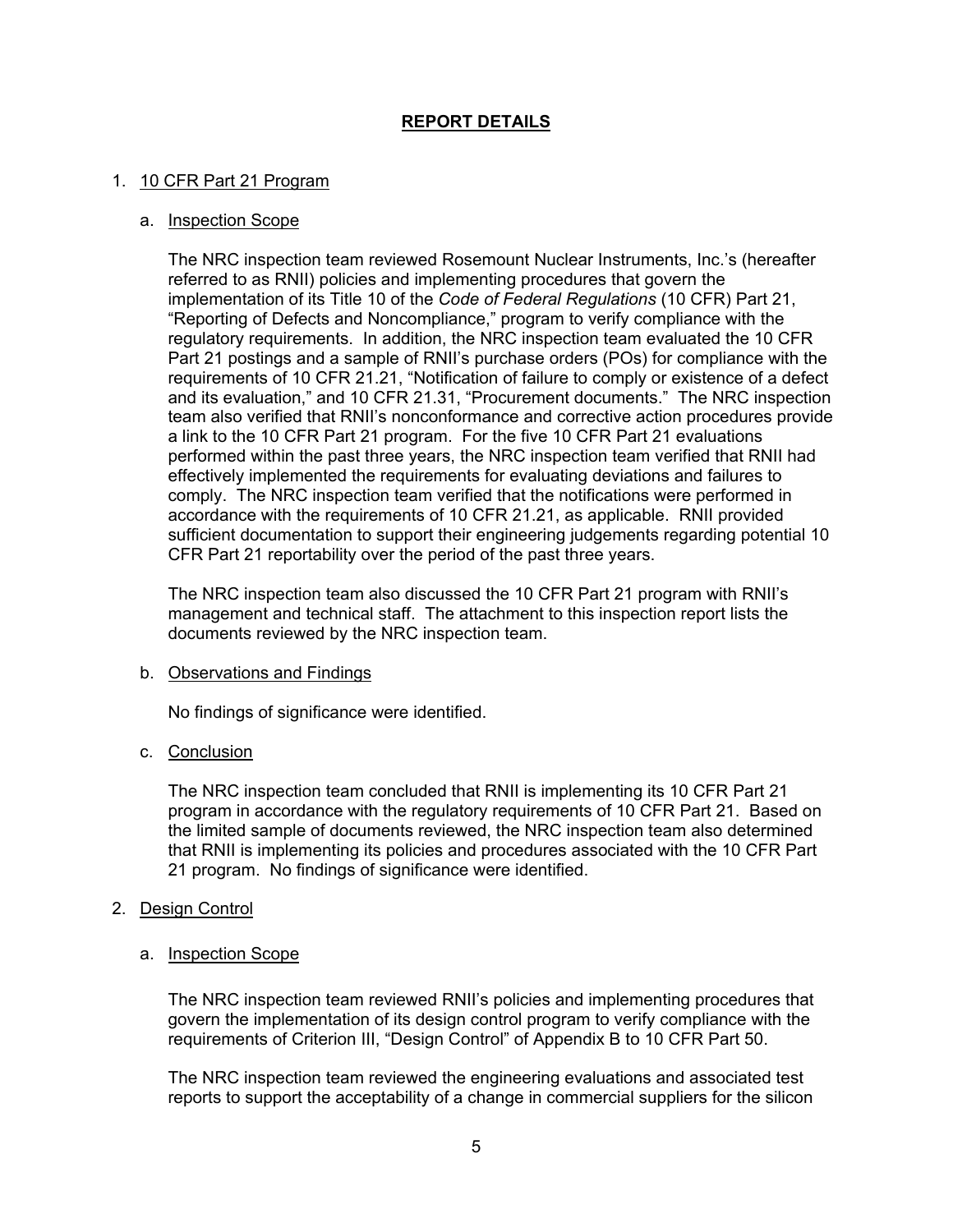dielectric fluid used within the transmitter module and the remote seal assembly. While the actual chemical formulation of the fluid from the old and new suppliers was stated as being the same, the NRC inspection team reviewed the testing that RNII performed to verify that the fluid performance and characteristics were not adversely impacted by the change in supplier and that the new supplier would not impact the overall qualification of the transmitters. The NRC inspection team also reviewed RNII's performance tests of the transmitters using fluid from the new supplier to verify the transmitter's performance.

The NRC inspection team also reviewed Technical Evaluation (TE)-315X-06-01, "Technical Evaluation of Silicone Oil Fill Fluid," Revision AC, dated December 29, 2017. The NRC inspection team verified that the technical evaluation appropriately captured the safety function of the component and established appropriate critical characteristics to be verified as part of commercial-grade dedication (CGD) process.

#### Environmental Qualification (EQ)

The NRC inspection team reviewed RNII's 3150 series pressure transmitter qualification reports that supports multiple levels of EQ. The RNII 3150s series pressure transmitter is an enhancement to RNII's 1150 series. The NRC inspection team ensured appropriate considerations were taken for the heat rise of internal electronic components and evaluated the basis for sample selection/grouping of models/sizes during qualification. The NRC inspection team verified that any activation energies used in the thermal aging analysis had a proper reference and were appropriate for the characteristic most associated with the safety function of the component. The NRC inspection team also verified that adequate controls are in place to ensure production and replacement parts are similar in form, fit, and function to those originally tested and qualified.

The NRC inspection team reviewed the basis for the activation energies used as an input to the thermal aging analysis for the 3155N pressure transmitters. The NRC inspection team identified that basing the thermal aging of the entire transmitter upon the lowest activation energy of the discrete electrical components was a conservative approach, particularly considering that such components are generally age insensitive at the temperatures in question. Also, RNII indicated that any resistance drift that might occur due to aging would likely be compensated for by periodic in situ calibration of the transmitter system. The NRC inspection team noted that as part of the thermal aging calculation, RNII utilized an internal heat rise of  $6^{\circ}F$ . The basis for and acceptability of the 6°F number is the subject of RNII's recent interim Part 21 notification as RNII has identified several components on the circuit cards where the temperature rise may exceed the assumed  $6^{\circ}F$ . RNII is currently evaluating the overall impact of the heat rise on the thermal aging analysis and is planning to update the 10 CFR Part 21 upon conclusion of its evaluation.

The NRC inspection team reviewed RNII document No. D2013009, "IEEE Qualification Report: Rosemount 3159 Remote Diaphragm Seal with 3150 Series Nuclear Pressure Transmitters," Revision B, dated January 28, 2015. The remote seal is used in conjunction with one of the 3150 series qualified transmitters and allows for a more remote connection of the process medium being measured. Because utilizing the remote seal in lieu of a direct connection to the transmitter may significantly affects the accuracy and response time of the installed transmitter, the NRC inspection team reviewed the RNII's testing to assess the accuracies and response time specifications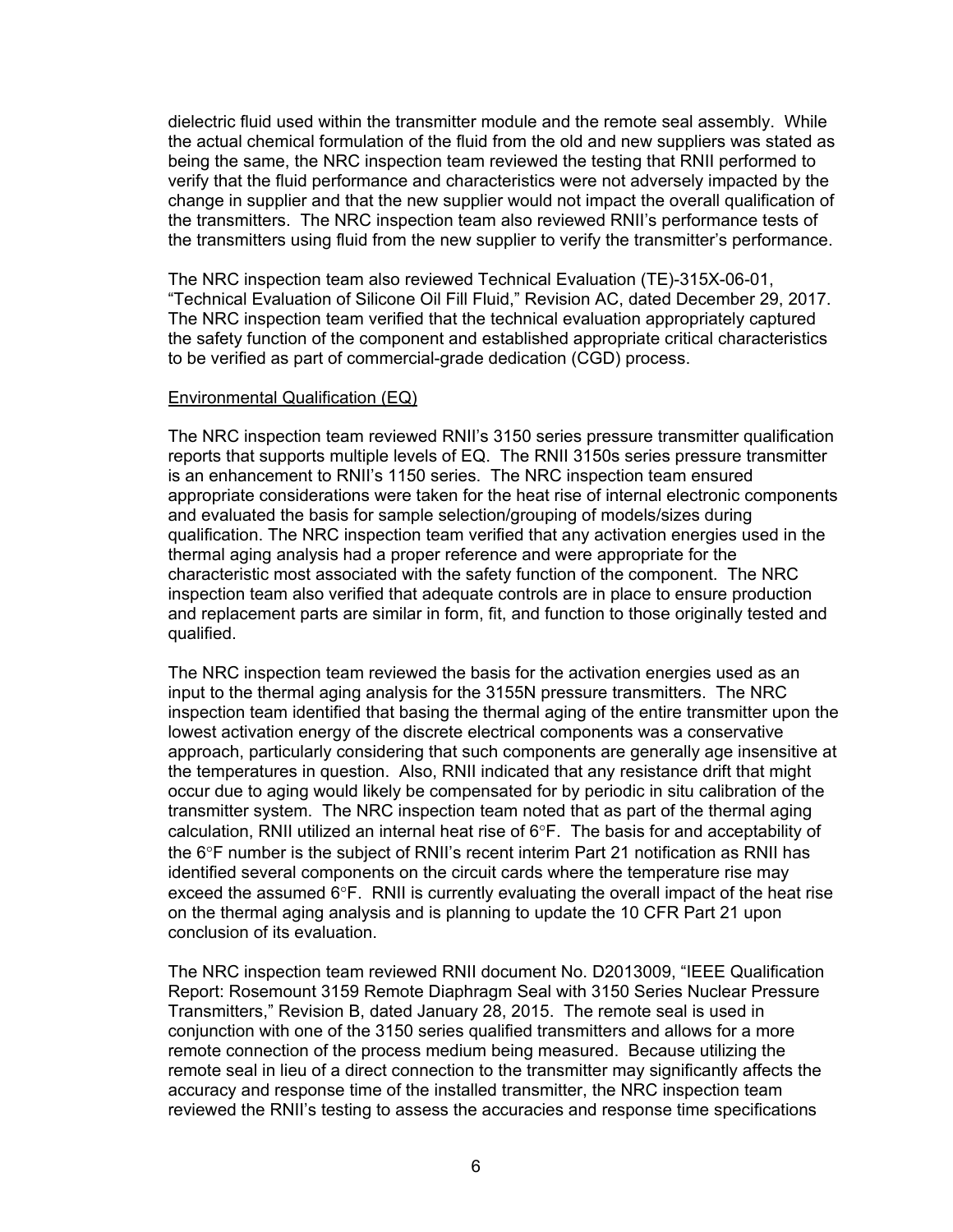included in the Product Data Sheet 00813-0100-4859, "Rosemount 3159 Nuclear Qualified Remote Diaphragm Seal for Use with 3152N, 3153N, 3154N and 3155N," Revision AD, dated May 2019.

#### Seismic Qualification

The NRC inspection team reviewed seismic qualifications and pressure transmitter qualification report of the RNII 3154N series of pressure transmitters. The NRC inspection team reviewed five RNII seismic testing notice of anomalies that were documented and evaluated against the seismic qualification testing of the 3150 series pressure transmitters. The NRC inspection team reviewed five operating basis earthquake simulations, the seismic safe shutdown earthquake simulation, and the seismic random multi-frequency testing. The seismic test data was compared to monitor the specimens for degradation.

## Electromagnetic Interference/Radio Frequency Interference (EMI/RFI) Testing

The NRC inspection team reviewed EMI/RFI qualification reports and PO requirements for the RNII's six 3150s pressure transmitters electromagnetic compatibility (EMC) test plan. The NRC inspection team reviewed RNII's EMC tests in accordance with NRC Regulatory Guide 1.180 Revision 1, "Guidelines for Evaluating Electromagnetic and Radio-Frequency Interference in Safety-Related Instrumentation and Control Systems" and MIL-STD-461E for conducted susceptibility, radiated susceptibility, conducted emission, and radiated emission testing.

The NRC inspection team reviewed the EMC assessment of circuit card assemblies used in 3152N, 3153N and 3154N, assessment of the effect of electrical design improvements on EMC performance, the voltage regulator circuit changes of the three resistors changes, and assessment of the P-spice simulation responses of the original and improved regulator designs. The NRC inspection team also reviewed the change in amplifier (op-amp) and printed wiring board laminate material. This change was due to discontinuance of the LM108 op-amp, design improvements, and passivation materials.

The NRC inspection team also discussed the design control program with RNII's management and technical staff. The attachment to this inspection report lists the documents reviewed by the NRC inspection team.

#### b. Observations and Findings

The NRC inspection team identified that the testing protocol that was implemented associated with the radiation testing portion of RNII's 3159 nuclear qualified remote diaphragm seal and 3150 series pressure transmitters did not verify the adequacy of the design. Specifically, due to the way the 3159 nuclear qualified remote diaphragm seal and detector assemblies were mounted in the radiation chamber and the way that the associated radiation dose was measured, the test samples may have received significantly less radiation dose than what was called for in the test plan and captured in the analysis. In addition, the NRC inspection team identified that the remote seal assemblies were installed in the test chamber in such a way that the capillary tubing was looped into multiple circles such that the loops on the outside would shield some of the other loops from the radiation field emitted from the test source. Also, the thermoluminescence dosimeters (TLDs) used to measure the field were placed primarily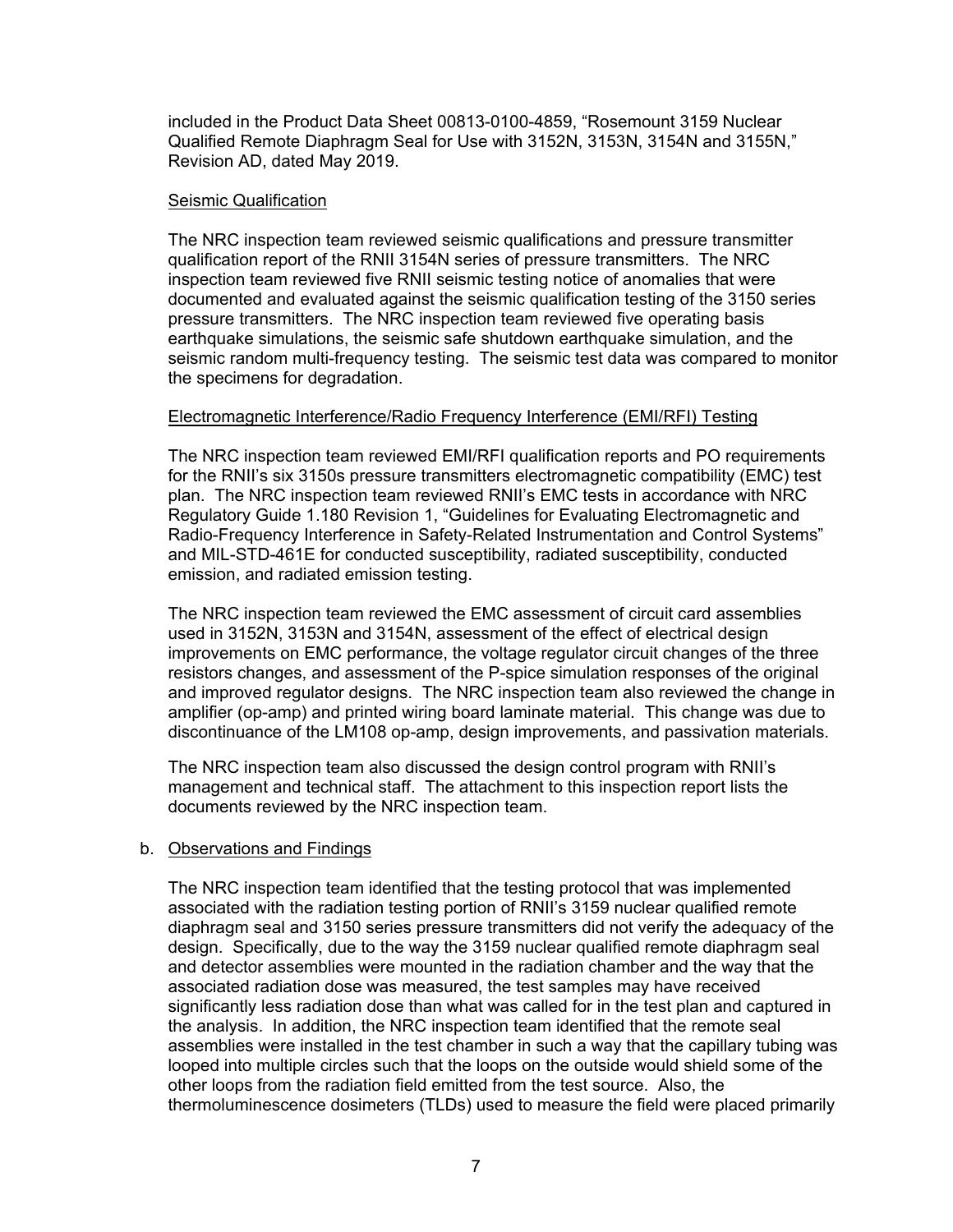on the outer loops closest to the test source, so the actual measured radiation would not have been indicative of the dose received by the loops farthest away from the source. The only non-metallic component of the seal assembly is the fluid encased in the capillary tubing, so it is this fluid that is the primary concern with respect to ensuring an accurate assessment of the applied radiation dose. Preliminary calculations performed by RNII during the inspection, showed that the shielding effects could be significant and could have resulted in a large percentage of the coil loops receiving less than the dose designated in the test plan. The overall impact of this on the stated accuracy numbers was indeterminate at the end of the inspection as margin may exist in other portions of the analysis. RNII entered this issue into their corrective action program under CAPA No. 004435.

The NRC inspection team identified these issues as an example of Nonconformance 99900271/2019-201-01 for RNII's failure to adequately qualify the design of the 3159 nuclear qualified remote diaphragm seal through suitable EQ testing under the most adverse design conditions to verify the adequacy of the design.

c. Conclusion

The NRC inspection team issued Nonconformance 99900271/2019-201-01 in association with RNII's failure to verify the adequacy of design by the performance of a suitable testing program and that the test is performed under suitable environmental conditions of a 3159 nuclear qualified remote diaphragm seal. As described above, the test sample received less radiation dose than what was called for in the test plan and in the accuracy specifications for the seal system. RNII initiated CAPA No. 004435 to address this issue.

## 3. Commercial Grade Dedication

#### a. Inspection Scope

The NRC inspection team reviewed RNII's policies and implementing procedures that govern the implementation of its CGD program to verify compliance with the regulatory requirements of Criterion III, "Design Control" and Criterion VII, "Control of Purchased Material, Equipment, and Services," of Appendix B to 10 CFR Part 50.

The NRC inspection team reviewed a sample of CGD plans, reports, associated POs, and commercial-grade surveys of several commercial suppliers on RNII's Approved Supplier List (ASL) to assess the different elements of the CGD program. The NRC inspection team verified that the technical evaluations documented the criteria for the identification of item functions, credible failure mechanisms/modes, selection of critical characteristics and acceptance criteria, the identification of verification methods, and justification of the sampling methodologies as applicable. Furthermore, the NRC inspection team reviewed the dedication packages, associated drawings and inspection reports to verify that the critical characteristics and acceptance methods were correctly specified, that the drawings and material specifications containing the associated acceptance criteria for each critical characteristic were referenced, and that the inspection reports adequately documented the acceptance of the critical characteristics to verify effective implementation of RNII's CGD processes.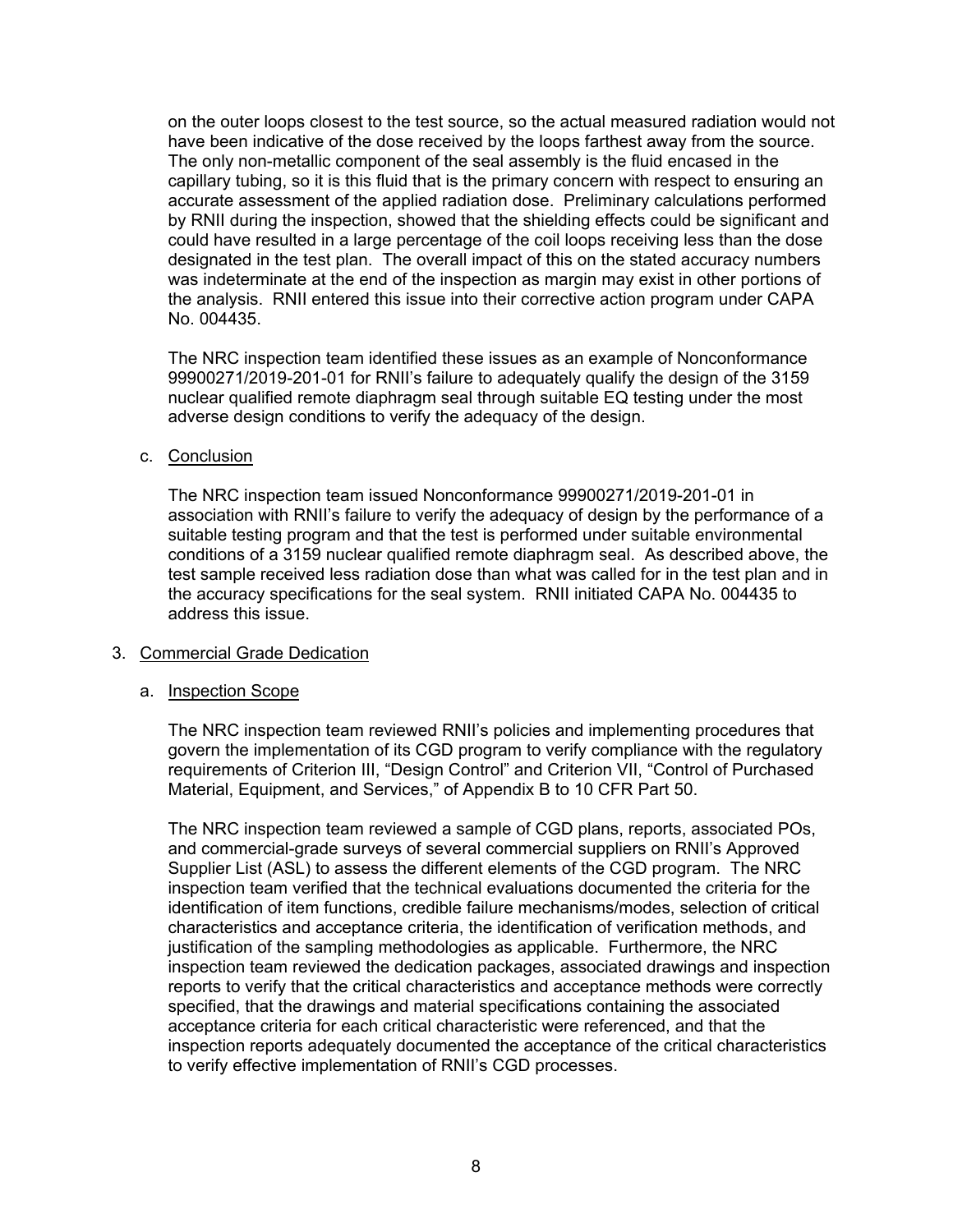The NRC inspection team reviewed RNII's CGD of the silicone oil fill fluid used in the 3159 nuclear qualified remote diaphragm seal. Part of this review included RNII's survey of the test center which was contracted to perform the radiation testing of the 3159 nuclear qualified remote diaphragm Seal. The NRC inspection team identified that RNII had appropriately identified and verified a set of critical characteristics that were appropriate for the service being provided.

The NRC inspection team also discussed the CGD program with RNII's management and technical staff. The attachment to this inspection report lists the documents reviewed by the NRC inspection team.

### b. Observations and Findings

The NRC inspection team identified one minor issue related to traceability of commercial-grade items. Specifically, RNII conducts material critical characteristic verification through a commercial-grade survey of the manufacture, focusing on their ability to control the material formulation; however, the O-rings are procured through a distributor, and material control at the distributor is not addressed. The CGD did not identify the verification of the distributor's process for correct handling of the supplied items as a critical characteristic.

The NRC inspection team considered this a minor issue because the O-rings remain in OEM packaging, and as part of RNII's corrective action identified in Nonconformance (NC) No. 008722, they are considering performing a survey of the distributor. RNII also performs adequate sample material testing, durometer testing, etc. The distributor is certified as having an ISO 9000 program specifically for distributing materials. RNII orders the O-rings from only this distributor. The OEM and passes on appropriate OEM certifications to the distributor.

## c. Conclusion

With the exception of the minor issue identified above, the NRC inspection team concluded that RNII is implementing its CGD in accordance with the regulatory requirements of Criterion III and Criterion VII of Appendix B to 10 CFR Part 50. Based on the limited sample of documents reviewed, the NRC inspection team also determined that RNII is implementing its policies and procedures associated with the CGD program. No findings of significance were identified.

## 4. Oversight of Contracted Activities

#### a. Inspection Scope

The NRC inspection team reviewed RNII's policies and implementing procedures that govern the implementation of its supplier oversight program to verify compliance with the requirements of Criterion VII and Criterion XVIII, "Audits," of Appendix B to 10 CFR Part 50.

The NRC inspection team verified a sample of POs included the scope of work, right of access to facilities, and extension of contractual requirements to sub-suppliers. The NRC inspection team also confirmed that the POs adequately invoked the regulatory requirements of Appendix B to 10 CFR Part 50 and 10 CFR Part 21.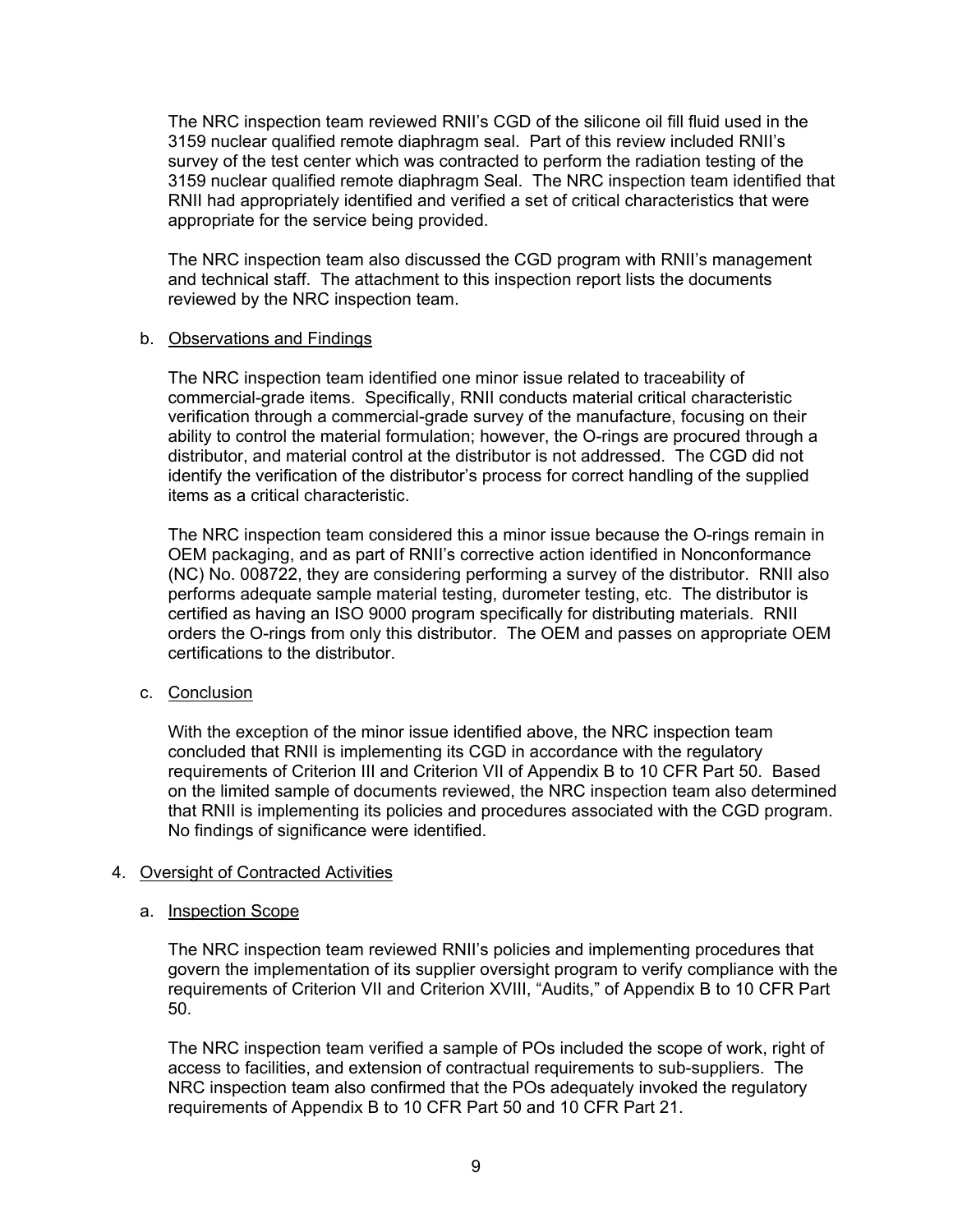The NRC inspection team verified a sample of external audits, as well as, prepared and approved plans that identified the audit scope and applicable checklist criteria before the initiation of the audit activity. The NRC inspection team confirmed that audit reports contained objective evidence of the review of the relevant quality assurance criteria of Appendix B to 10 CFR Part 50. In addition, the NRC inspection team confirmed that the qualified and approved suppliers performing safety related work for RNII were adequately listed on the ASL.

The NRC inspection team also discussed the oversight of contracted activities program with RNII's management and technical staff. The attachment to this inspection report lists the documents reviewed by the NRC inspection team.

#### b. Observations and Findings

No findings of significance were identified.

#### c. Conclusion

The NRC inspection team concluded that RNII is implementing its oversight of contracted activities program in accordance with the regulatory requirements of Criterion VII and Criterion XVIII of Appendix B to 10 CFR Part 50. Based on the limited sample of documents reviewed, the NRC inspection team also determined that RNII is implementing its policies and procedures associated with the oversight of contracted activities program. No findings of significance were identified.

#### 5. Manufacturing Control / Control of Special Processes

#### a. Inspection Scope

The NRC inspection team reviewed RNII's policies and implementing procedures that govern the implementation of its manufacturing control program to verify compliance with the regulatory requirements of Criterion IX, "Control of Special Processes," of Appendix B to 10 CFR Part 50.

The NRC inspection team observed soldering and in-process inspection of circuit boards, maintenance records, and training and qualification records. The NRC inspection team also observed the pressure transmitter lower module time response testing as a manufacturing/assembly step and the silicone fill fluid acceptance criteria testing.

The NRC inspection team also discussed the control of special processes program with RNII's management and technical staff. The attachment to this inspection report lists the documents reviewed by the NRC inspection team.

#### b. Observation and Findings

No findings of significance were identified.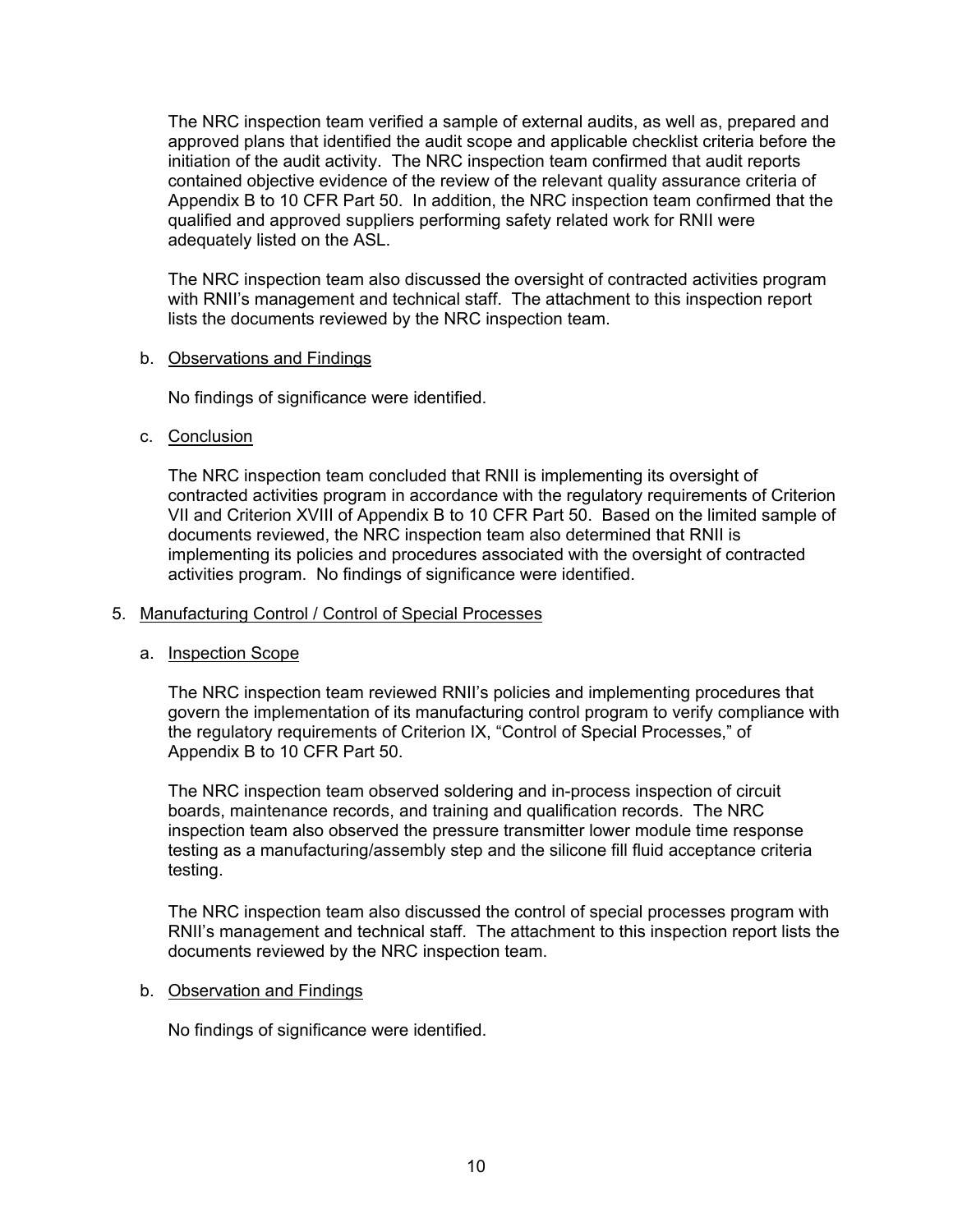## c. Conclusion

The NRC inspection team concluded that RNII is implementing its manufacturing control program in accordance with the regulatory requirements of Criterion IX of Appendix B to 10 CFR Part 50. Based on the limited sample of documents reviewed, the NRC inspection team also determined that RNII is implementing its policies and procedures associated with the manufacturing control program. No findings of significance were identified.

## 6. Nonconforming Materials, Parts, or Components and Corrective Action

### a. Inspection Scope

The NRC inspection team reviewed RNII's policies and implementing procedures that govern the implementation of its nonconforming materials, parts, or components and corrective action program to verify compliance with the requirements of Criterion XV, "Nonconforming Materials, Parts, or Components," and Criterion XVI, "Corrective Action," of Appendix B to 10 CFR Part 50.

The NRC inspection team reviewed trending of discrepancy reports (DRs) generated during steps of the manufacturing process. Materials and commercial piece parts for CGD were inspected in a receiving area and discrepancies there were subject to Material Review reports generated, similar to DRs. In addition, the NRC inspection team verified there was a segregated nuclear procurement receipt and inspection area for nonconforming materials awaiting DR disposition.

The NRC inspection team reviewed RNII identified DRs that potentially affected quality beyond an individual instance of in-process error, or other issues with the potential for wider product-level nonconformances, were documented in NCs and CAPAs. The NRC inspection team's review of a sample of CAPAs provided sufficient documentation of actions to prevent recurrence of these potentially more significant quality issues, as well as documentation of preventive actions initiated due to RNII quality audits and selfimprovement initiatives.

The NRC inspection team also discussed the nonconforming materials, parts, or components and corrective action programs with RNII's management and technical staff. The attachment to this inspection report lists the documents reviewed by the NRC inspection team.

#### b. Observations and Findings

#### b.1 Corrective Action Associated with Nonconformance No. 99900271/2012-201-03

 Following a January 2012 NRC inspection of RNII, Nonconformance (NON) 99900271/2012-201-03 was issued for RNII's CGD program failing to provide reasonable assurance that specified quality standards in design documents were effectively controlled in three instances. The NRC conducted an inspection at RNII in November 2013. NON 99900271/2012-201-03 remained open because corrective actions for the CGD process were incomplete. During the current inspection, the NRC inspection team reviewed the corrective actions and CGD activities as implemented by RNII and observed no significant findings. The attachment to this inspection report lists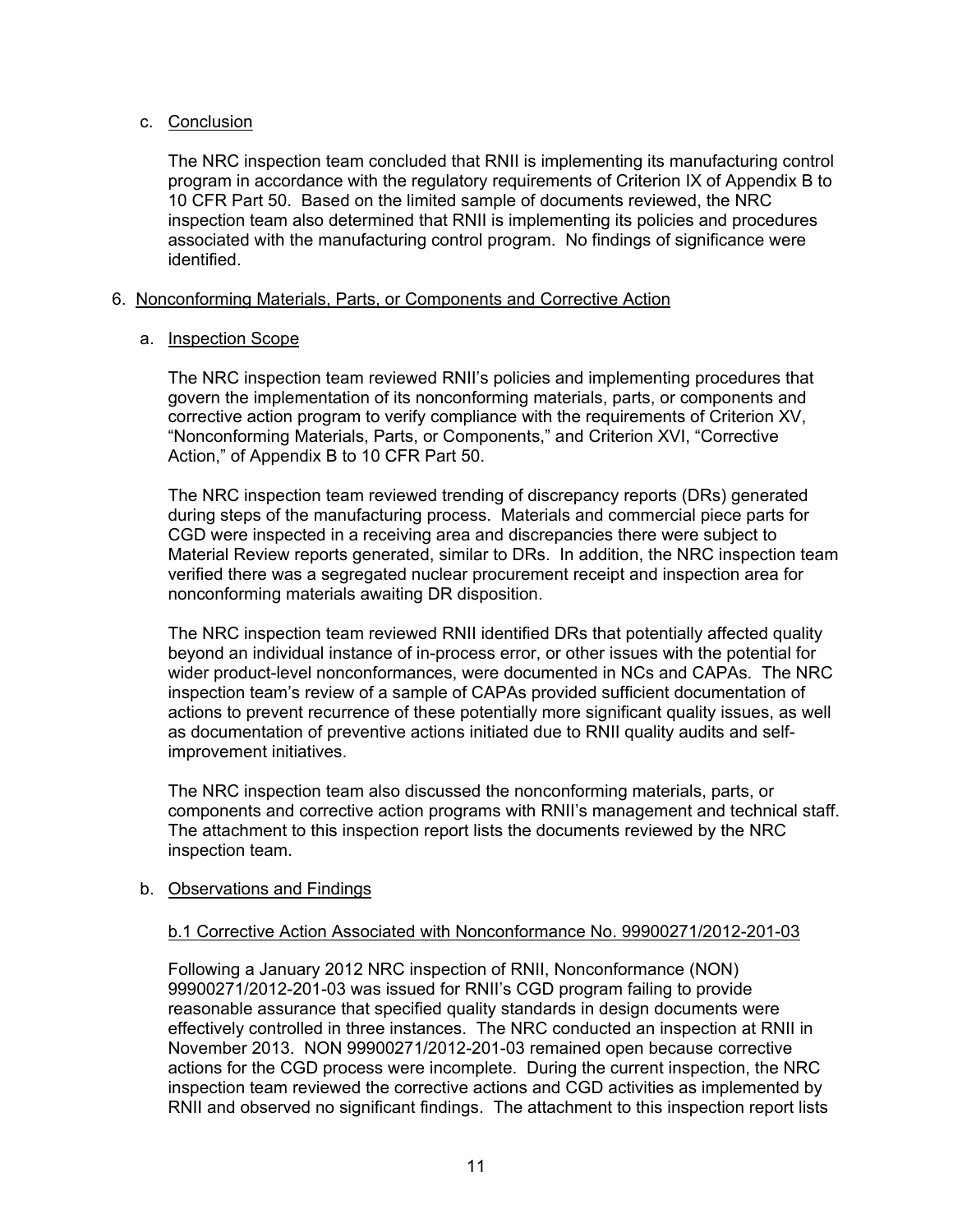the documents reviewed by the NRC inspection team. Based on its review, the NRC inspection team closed Nonconformance 99900271/2012-201-03.

## b.2 Corrective Action Associated with Nonconformance No. 99900271/2013-201-01

Following the November 2013 NRC inspection of RNII, NON 99900271/2013-201-01 was issued for RNII's failure to prescribe appropriate quantitative or qualitative acceptance criteria. Specifically, RNII failed to include requirements or acceptance criteria sufficient to verify critical characteristics necessary to assure that dedicated items will perform their intended safety functions in technical evaluations (TEs): (1) TE-Common-01-01, "Technical Evaluation of 3150 and 1150 Series Mounting Fasteners"; and (2) TE-315x-03-01, "Technical Evaluation of 3150 Series Pressure Retaining Flanges."

In its response dated February 28, 2014 (Agencywide Documents Access and Management System Accession No. ML14070A460), RNII stated that RNII issued an internal CAPA001525, which revised (1) RNII OP 0720, "Control of Purchased Safety-Related Components", (2) revised TE Template DES-0720-F1, (3) revised TE-Common-01-01 and TE-315x-03-01 and planned to review and update all their TEs.

The NRC inspection team reviewed the documentation that provided the objective evidence for the completion of the corrective actions. The NRC inspection team confirmed that the current revisions to OP 0720, the specific TEs TE-Common-01-01 and TE-315x-03-01, and a sampling of multiple TEs all provide adequate acceptance criteria for critical characteristics to perform the item's specified safety function. The attachment to this inspection report lists the documents reviewed by the NRC inspection team. Based on its review, the NRC inspection team has closed NON 99900271/2013- 201-01.

No findings of significance were identified.

## c. Conclusion

The NRC inspection team concluded that RNII is implementing its nonconforming materials, parts, or components and corrective action programs in accordance with the regulatory requirements of Criterion XV and Criterion XVI of Appendix B to 10 CFR Part 50. Based on the limited sample of documents reviewed, the NRC inspection team also determined that RNII is implementing its policies and procedures associated with the control of nonconforming materials, parts, or components and corrective action. No findings of significance were identified.

#### 8. Entrance and Exit Meetings

 On December 9, 2019, the NRC inspection team discussed the scope of the inspection with Mr. Jeff Chivers, Director of Engineering and Quality, and other members of RNII's management and technical staff. On December 12, 2019, the NRC inspection team presented the inspection results and observations during an exit meeting with Mr. Chivers, and other members of RNII's management and technical staff. The attachment to this report lists the attendees of the entrance and exit meetings, as well as those individuals whom the NRC inspection team interviewed.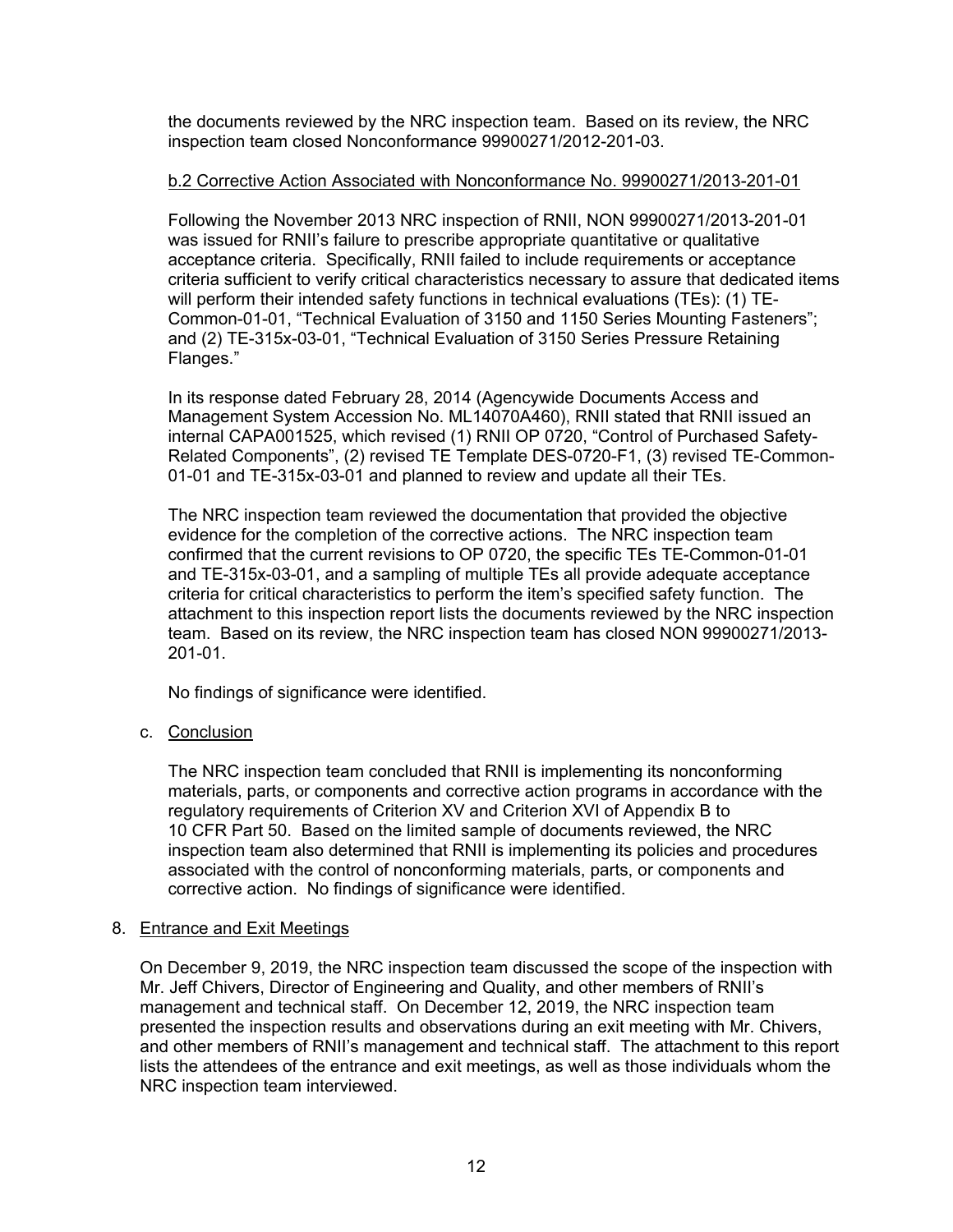# **ATTACHMENT**

# 1. ENTRANCE/EXIT MEETING ATTENDEES

| <b>Name</b>             | <b>Title</b>                                          | <b>Affiliation</b> | <b>Entrance</b> | <b>Exit</b> | <b>Interviewed</b> |
|-------------------------|-------------------------------------------------------|--------------------|-----------------|-------------|--------------------|
| <b>Gerard Hanson</b>    | Vice President &<br><b>General Manager</b>            | RNII               | X               | X           |                    |
| <b>Jeff Chivers</b>     | Director of<br>Engineering &<br>Quality               | RNII               | X               | X           |                    |
| <b>Andrew Grimley</b>   | Senior Supplier<br><b>Quality Engineer</b>            | RNII               | X               | X           | X                  |
| <b>Brian Kocher</b>     | <b>Senior Principal</b><br>Design Engineer            | RNII               | X               | X           | X                  |
| Craig Hanson            | <b>Quality Engineer</b>                               | <b>RNII</b>        | X               | X           |                    |
| <b>Carter Brown</b>     | <b>Quality Engineer</b>                               | RNII               | X               | X           |                    |
| <b>Daniel Flatten</b>   | <b>Project Quality</b><br>Engineer                    | RNII               | $\mathsf{X}$    | X           | X                  |
| Nicole Ancel            | <b>Quality Specialist</b>                             | RNII               | X               | X           |                    |
| <b>Russell McDaniel</b> | Manufacturing<br>Engineer                             | <b>RNII</b>        | X               |             | X                  |
| Felicia Marquez         | Manufacturing<br>Engineer                             | RNII               |                 |             | X                  |
| <b>Blake Reoh</b>       | Receipt Inspector                                     | RNII               |                 |             | X                  |
| <b>Chuck Hunt</b>       | <b>Principal Design</b><br>Engineer                   | RNII               |                 |             | X                  |
| <b>Tracy Kaluzniak</b>  | <b>Materials</b><br>Manager                           | RNII               | X               | X           |                    |
| <b>Ellen Aas</b>        | Technical<br><b>Support Engineer</b>                  | RNII               | X               |             |                    |
| Erin Irmiter            | Director of<br>Operations                             | RNII               | X               | X           |                    |
| Paul Schmeling          | <b>Director of Sales</b><br>& Business<br>Development | RNII               | X               | X           |                    |
| Christopher St. George  | <b>Global Customer</b><br>Care Manager                | RNII               | X               | X           |                    |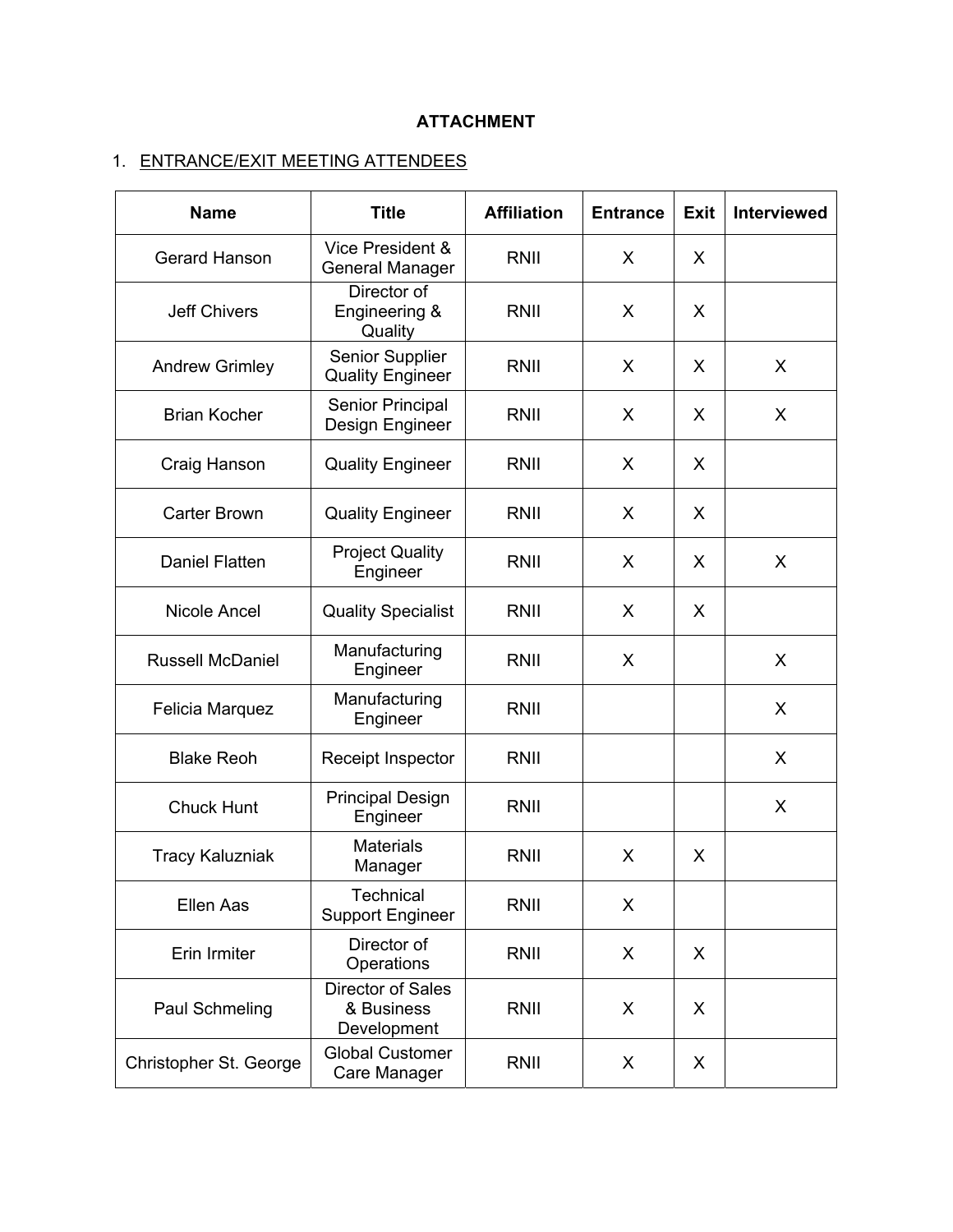| <b>Name</b>           | <b>Title</b>                              | <b>Affiliation</b> | <b>Entrance</b> | Exit  | <b>Interviewed</b> |
|-----------------------|-------------------------------------------|--------------------|-----------------|-------|--------------------|
| Nathan Schukei        | <b>Business</b><br>Development<br>Manager | RNII               | X               | X     |                    |
| Kerri Kavanagh        | <b>Branch Chief</b>                       | <b>NRC</b>         |                 | $X^*$ |                    |
| Jeffrey Jacobson      | <b>Inspection Team</b><br>Leader          | <b>NRC</b>         | X               | X     |                    |
| Nicholas Savwoir      | Inspector                                 | <b>NRC</b>         | X               | X     |                    |
| <b>Phil Natividad</b> | Inspector                                 | <b>NRC</b>         | X               | X     |                    |
| Dong Park             | Inspector                                 | <b>NRC</b>         | X               | X     |                    |

\* Present via telephone

## 2. INSPECTION PROCEDURES USED

Inspection Procedure (IP) 36100, "Inspection of 10 CFR Part 21 and Programs for Reporting Defects and Noncompliance," dated May 16, 2019.

IP 43002, "Routine Inspections of Nuclear Vendors," dated January 27, 2017.

IP 43004, "Inspection of Commercial-Grade Dedication Programs," dated January 27, 2017.

## 3. LIST OF ITEMS OPENED, CLOSED, AND DISCUSSED

| <b>Item Number</b>   | <b>Status</b> | <b>Type</b> | <b>Description</b>                          |  |
|----------------------|---------------|-------------|---------------------------------------------|--|
| 99900271/2012-201-03 | <b>CLOSED</b> | <b>NON</b>  | Criterion III                               |  |
| 99900271/2013-201-01 | <b>CLOSED</b> | <b>NON</b>  | <b>Criterion V</b>                          |  |
| 99900271/2019-201-01 | <b>OPENED</b> | <b>NON</b>  | <b>Criterion III</b><br><b>Criterion XI</b> |  |

## 4. DOCUMENTS REVIEWED

## Policies and Procedures

- OP 0210, "Quality Management System," Revision 3.0, dated December 4, 2017
- OP 0720, "Control of Purchased Safety-Related Components," Revision 3.0, dated February 13, 2018
- OP 0910, "Special Processes," Revision 2.0, dated January 26, 2018
- OPS-0910-1, "Special Process Plans," Revision 5.0, dated July 22, 2019
- OP 1510, "Nonconforming Material Control," Revision 4.0, dated November 22, 2017
- OP 1610, "Corrective Action," Revision 2.0, dated November 9, 2017
- OP 1620, "Implementation of 10CFR Part 21," Revision 3.0, dated July 16,2018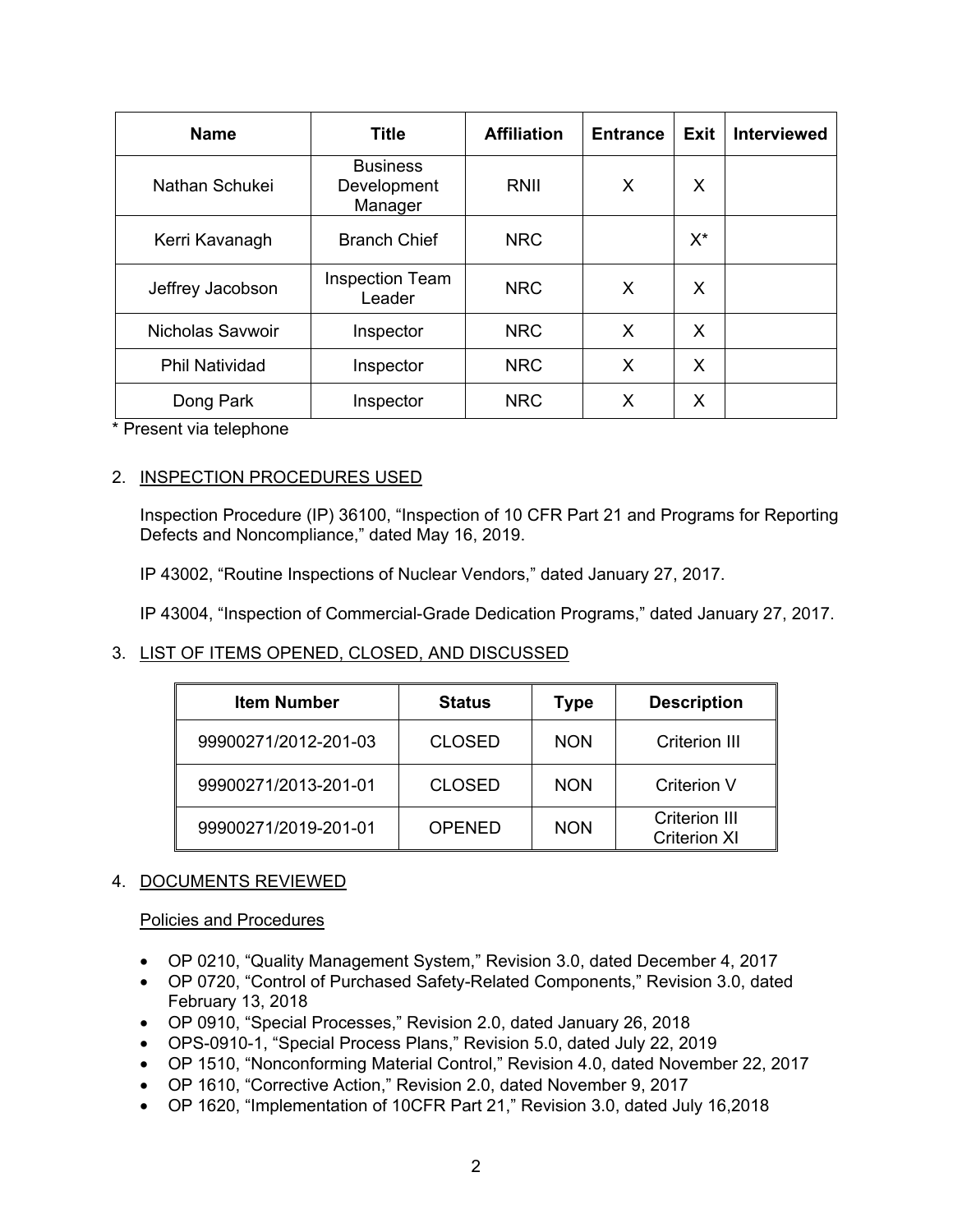- Document D2015009, "IEEE Qualification Report of Rosemount 3155N Pressure Transmitters for Post-Accident Monitoring Applications in Submergence Environments," Revision A, dated October 16, 2015.
- Document D2013009, "IEEE Qualification Report: Rosemount 3159 Remote Diaphragm Seal with 3150 Series Nuclear Pressure Transmitters," Revision B, dated January 28, 2015.
- Product Data Sheet 00813-0100-4859, "Rosemount 3159 Nuclear Qualified Remote Diaphragm Seal for Use with 3152N, 3153N, 3154N and 3155N," Revision AD, dated May 2019
- Technical Change Authorization TCA-RNI1052242, "Optimization of Bias Current in 3150 Oscillator Drive," Revision B, dated November 8, 2019
- Report: "Rosemount 3150 Series Pressure Transmitters, Activation Energy (Ea) Review," dated October 31, 2008
- Rosemount 3154N Nuclear Qualified Pressure Transmitter Product Data Sheet 00813- 0100-48-54 Rev AF, August 2019
- Assessment of Circuit Card Assemblies used in 3152N, 3153N and 3154N Rosemount Nuclear Instruments, Inc. Document Number: D2013019 Revision A; June 27, 2013
- Test Report T56140-01- Electromagnetic Interference (EMI) Test Report on a Pressure Transmitter Model No. 3152 Revision A September 21, 2009
- Test Report T56140-02- Electromagnetic Interference (EMI) Test Report on a Pressure Transmitter Model No. 3153 Revision A September 21, 2009
- Test Report T56140-03- Electromagnetic Interference (EMI) Test Report on a Pressure Transmitter Model No. 3154 Revision A September 21, 2009
- Intertek Test Report No.101140653MIN-001 April 30, 2013
- Rosemount Test Plan for Supplement EMC Testing per US NRC 1.180 Revision 1 for Models 3152N and 3154N; Rosemount Report No. D2013013 Revision A; April 4, 2013

# Design and Commercial-Grade Dedication Records

- Diffusion Pump Oil: Tetramethyl-Tetraphenyl Trisiloxane DWG No. N11981
- O-Rings, EPDM DWG No. N70001
- Collection Plan: N70001 R109 RNI, Last Updated Date: 6/13/2019
- Collection Plan: N11981 R103 RNI, Diffusion Pump Oil R103, Last Updated Date: 4/22/2019
- Technical Evaluation of 3159 Series Remote Seal, TE-3159-09-01, Revision: AE 05/22/2019
- TE-3159-09-01, "Technical Evaluation of 3159 Series Remote Seal", Revision AE, dated May 2, 2019
- TE-Common-01-01, "Technical Evaluation of 1150 and 3150 Series Mounting Fasteners", Revision AD, dated February 27, 2014
- TE-315X-03-01, "Technical Evaluation of 3150 Series Pressure Retaining Flanges", Revision AC, dated January 3, 2019
- TE-315X-02-06, "Capacitor, Tantalum, SMT", Revision AB, dated December 29, 2017
- TE-Service-13-02, "Technical Evaluation of Software Development", Revision AA, dated June 29, 2018
- TE-3155-04-04, "Technical Evaluation of 3155 Series Glassed Module Header", Revision AA, dated February 11, 2014
- TE-315X-06-01, "Technical Evaluation of Silicone Oil Fill Fluid", Revision AC, dated December 29, 2017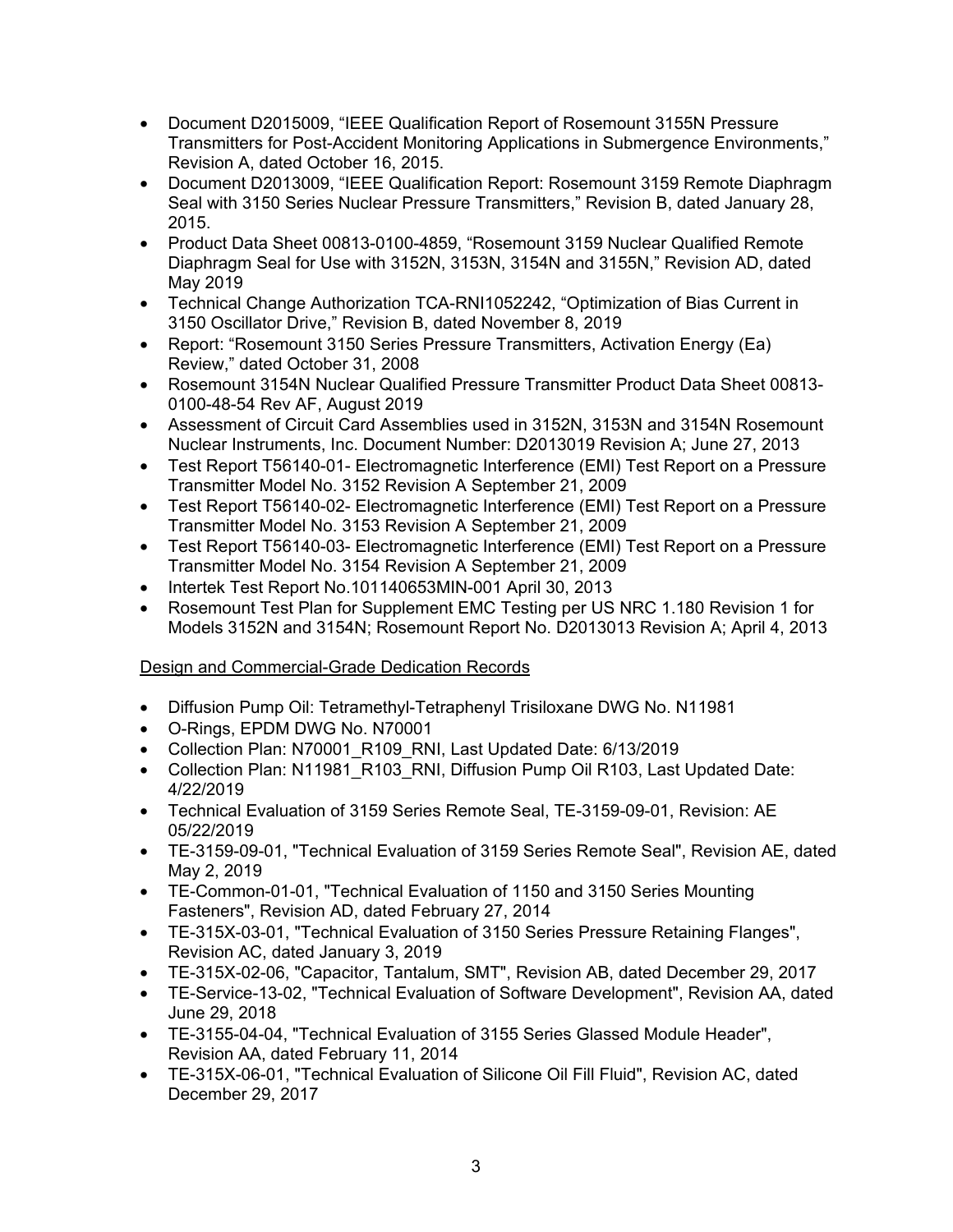- Test Report for DBE Testing of RNII Pressure Transmitters Revision 3; September 30, 2013
- IEEE Qualification Test Report: Seismic Testing of Rosemount 3154 Pressure Transmitters No. K-115039-RA-0001 Revision 3; July 20, 2015
- IEEE Qualification Report of Rosemount 3154N Pressure Transmitters Document Nop. D2013003 Revision B; March 20, 2015
- Emails: Brian {Rosemount} to Dustin {Rosemount} September 27, 2011
- Certification of Calibration Signal Generator (A2LA Cert. 1818.01)

### Manufacturing Procedures

• Manufacturing Procedure 03154-3305,"Verify module time response meets specifications", Revision AK, dated July 20, 2019

## Drawings

- Special Rework Procedure, Drawing No. 01153-3000, "Special Rework Specifications", Revision AK, dated December 5, 2019
- 03154-3130, Rev. AE Temperature Coefficient Test
- 03154-3302, Rev. BG Module Performance Test (MPT)
- 03154-3303, Rev. AR Temperature Compensation Procedure
- 90000833 Rev. AT Oil Fill

## Purchase Orders, Audit Reports, and Commercial-Grade Surveys

- PO 4252005862 Rev. No 0 Order date 5/13/2019
- PO Number: 4000012435 SO# 5648003
- Material Traceability Report, Sales Order Number 5648003, Printed on 9/20/2019
- RNII Survey N2012-S-14, RNII Commercial Grade Survey, June 29, 2012
- RNII Survey N2016-S-07, RNII Supplier Audit/Survey Report, September 23, 2016
- RNII Survey N2019-S-12, RNII Supplier Audit/Survey Report, October 11, 2019
- RNII Survey N2017-S-07, RNII Supplier Survey Report, August 7, 2017
- Purchase Order 4000012435 September 5, 2019 component 3154NG
- Purchase Order 2001308 August 10, 2019
- Rosemount PO No. 4252001025 Revision 0, July 20, 2012 seismic testing
- Rosemount PO No. 4252003275 Revision 0, July 10, 2015 seismic testing

## Nonconformance Reports

- Nonconformance #NC008722, NRC 2019: O-Ring Material Not Verified Through **Distributor**
- NC005033
- NC007246 (see CAPA003936)
- NC007788 (see CAPA004130)
- NC005452
- NC005000
- NC006634
- NC006176